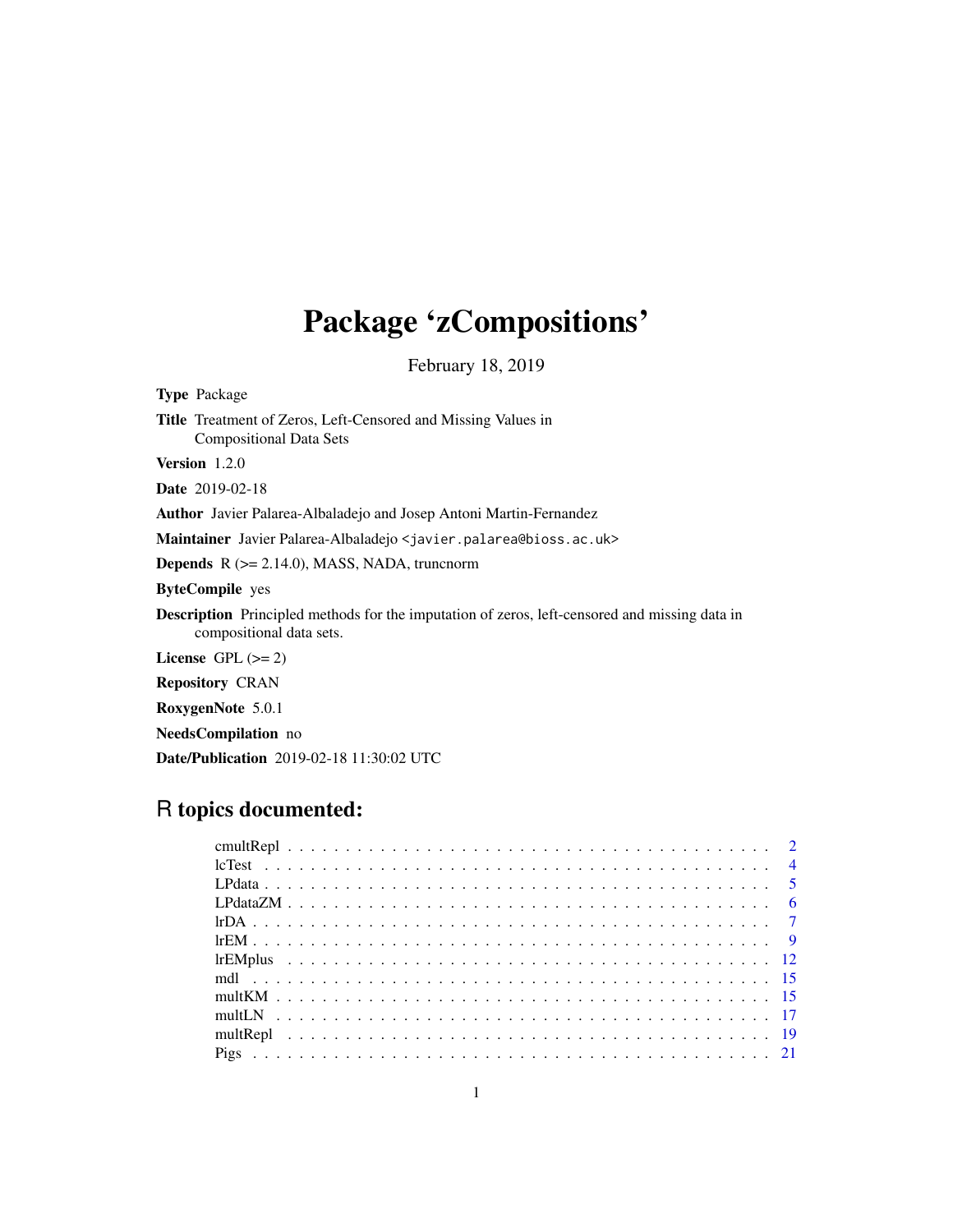### <span id="page-1-0"></span>2 cmultRepl

| Index |  |  |  |  |  |  |  |  |  |  |  |  |  |  |  |  |  |  | 32 |
|-------|--|--|--|--|--|--|--|--|--|--|--|--|--|--|--|--|--|--|----|

<span id="page-1-1"></span>cmultRepl *Bayesian-Multiplicative replacement of count zeros*

#### Description

This function implements methods for imputing zeros in compositional count data sets based on a Bayesian-multiplicative replacement.

#### Usage

```
cmultRep1(X, label = 0,method = c("GBM","SQ","BL","CZM","user"), output = c("prop","p-counts"),
         delta = 0.65, threshold = 0.5, correct = TRUE, t = NULL, s = NULL,
         suppress.print = FALSE)
```
#### Arguments

| X         | Count data set (matrix or data. frame class).                                                                                                                                                                                  |
|-----------|--------------------------------------------------------------------------------------------------------------------------------------------------------------------------------------------------------------------------------|
| label     | Unique label (numeric or character) used to denote count zeros in X (default<br>$label=0.$                                                                                                                                     |
| method    | Geometric Bayesian multiplicative (GBM, default); square root BM (SQ); Bayes-<br>Laplace BM (BL); count zero multiplicative (CZM); user-specified hyper-parameters<br>(user).                                                  |
| output    | Output format: imputed proportions (prop, default) or <i>pseudo-counts</i> (p-counts).                                                                                                                                         |
| delta     | If method="CZM", fraction of the upper threshold used to impute zeros (default<br>delta=0.65). Also, fraction of the lowest estimated probability used to correct<br>imputed proportions falling above it (when correct=TRUE). |
| threshold | For a vector of counts, factor applied to the quotient 1 over the number of trials<br>(sum of the counts) used to produce an upper limit for replacing zero counts by<br>the CZM method (default threshold=0.5).               |
| correct   | Logical vector setting whether imputed proportions falling above the lowest<br>estimated probability for a multinomial part must be corrected or not (default<br>correct=TRUE).                                                |
| t         | If method="user", user-specified $t$ hyper-parameter of the Dirichlet prior distri-<br>bution for each count vector (row) in X. It must be a matrix of the same dimen-<br>sions as X.                                          |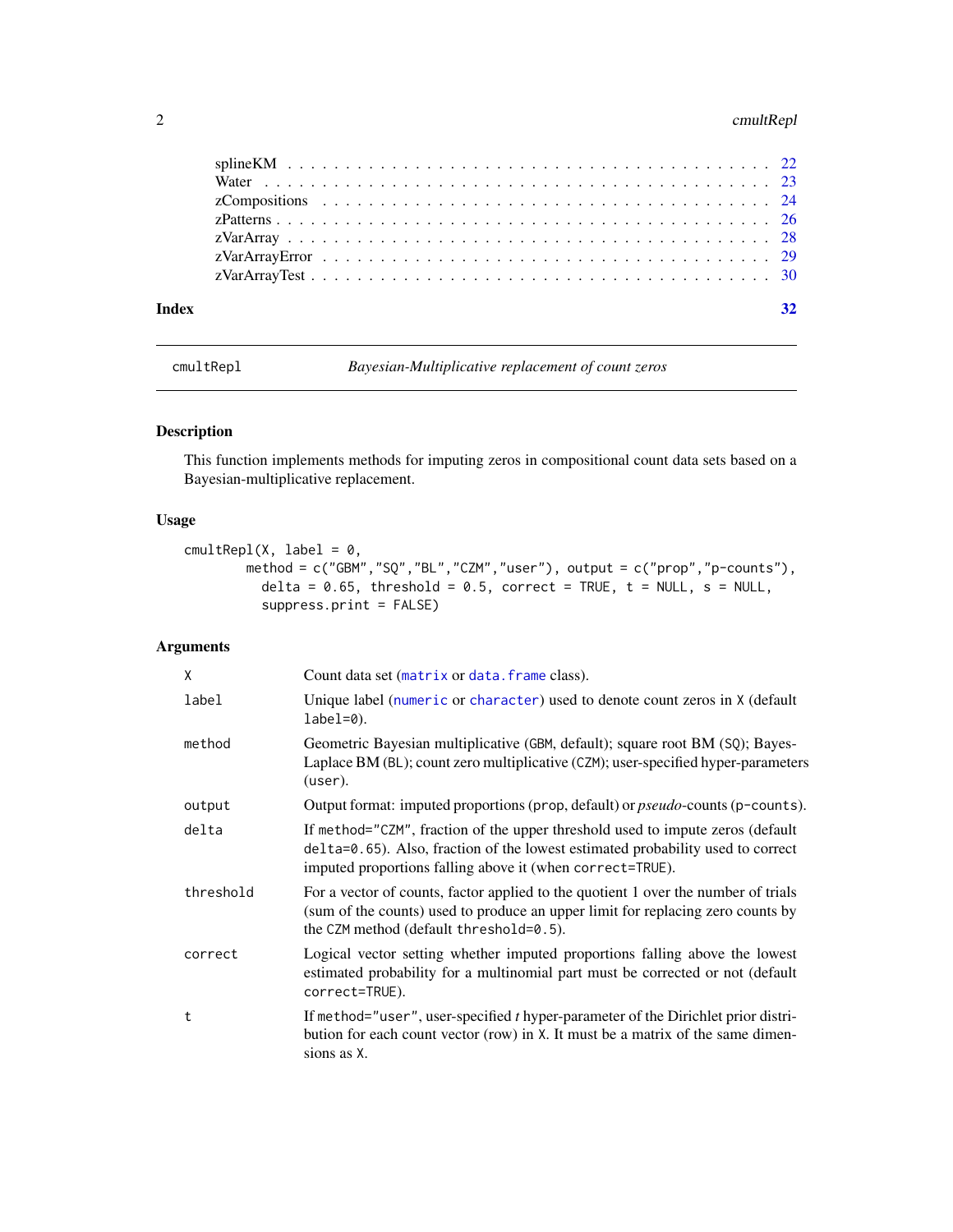#### <span id="page-2-0"></span>cmultRepl 3

| -S | If method="user", user-specified s hyper-parameter of the Dirichlet prior dis-     |
|----|------------------------------------------------------------------------------------|
|    | tribution for each count vector (row) in X. It must be a vector of length equal to |
|    | the number of rows of X.                                                           |

suppress.print Suppress printed feedback (suppress.print=FALSE, default).

#### Details

Zero counts, assumed to be due to under-reporting or limited sampling, are imputed under a Bayesian paradigm (GBM, SQ or BL method) by posterior estimates of the multinomial probabilities generating the counts, assuming a Dirichlet prior distribution. The argument method sets the Dirichlet hyperparameters t (priori estimates of multinomial probabilities) and s (*strength*). The user can specify their own by setting method="user" and entering them as t and s arguments. Note that, under certain circumstances (see references for details), these methods can generate imputed proportions falling above the lowest estimated probability of a multinomial part  $(c/n)$ , where  $c$  is the count and  $n$  is the number of trials). In such cases, the imputation is corrected by using a fraction (delta) of the minimum *c*/*n* for that part. Lastly, the non-zero parts are multiplicatively adjusted according to their compositional nature.

On the other hand, method="CZM" uses multiplicative simple replacement ([multRepl](#page-18-1)) on the matrix of estimated probabilities. The upper limit and the fraction delta used are specified by, respectively, the arguments threshold and delta. Suggested values are threshold=0.5 (so the upper limit for a multinomial probability turns out to be 0.5/*n*), and delta=0.65 (so the imputed proportion is 65% of the upper limit).

#### Value

By default (output="prop") the function returns an imputed data set (data.  $f$ rame class) in proportions (estimated probabilities). Alternatively, these proportions are re-scaled to produce a compositionallyequivalent matrix of *pseudo*-counts (output="p-counts") which preserves the ratios between parts.

When correct=TRUE and verbose=TRUE, the number of times, if any, an imputed proportion was corrected to fall below the minimum estimated multinomial probability is printed.

#### References

Martin-Fernandez, J.A., Hron, K., Templ, M., Filzmoser, P., Palarea-Albaladejo, J. Bayesianmultiplicative treatment of count zeros in compositional data sets. Statistical Modelling 2015; 15 (2): 134-158.

#### See Also

#### [zPatterns](#page-25-1)

#### Examples

```
data(Pigs)
```
# GBM method and matrix of estimated probabilities Pigs.GBM <- cmultRepl(Pigs)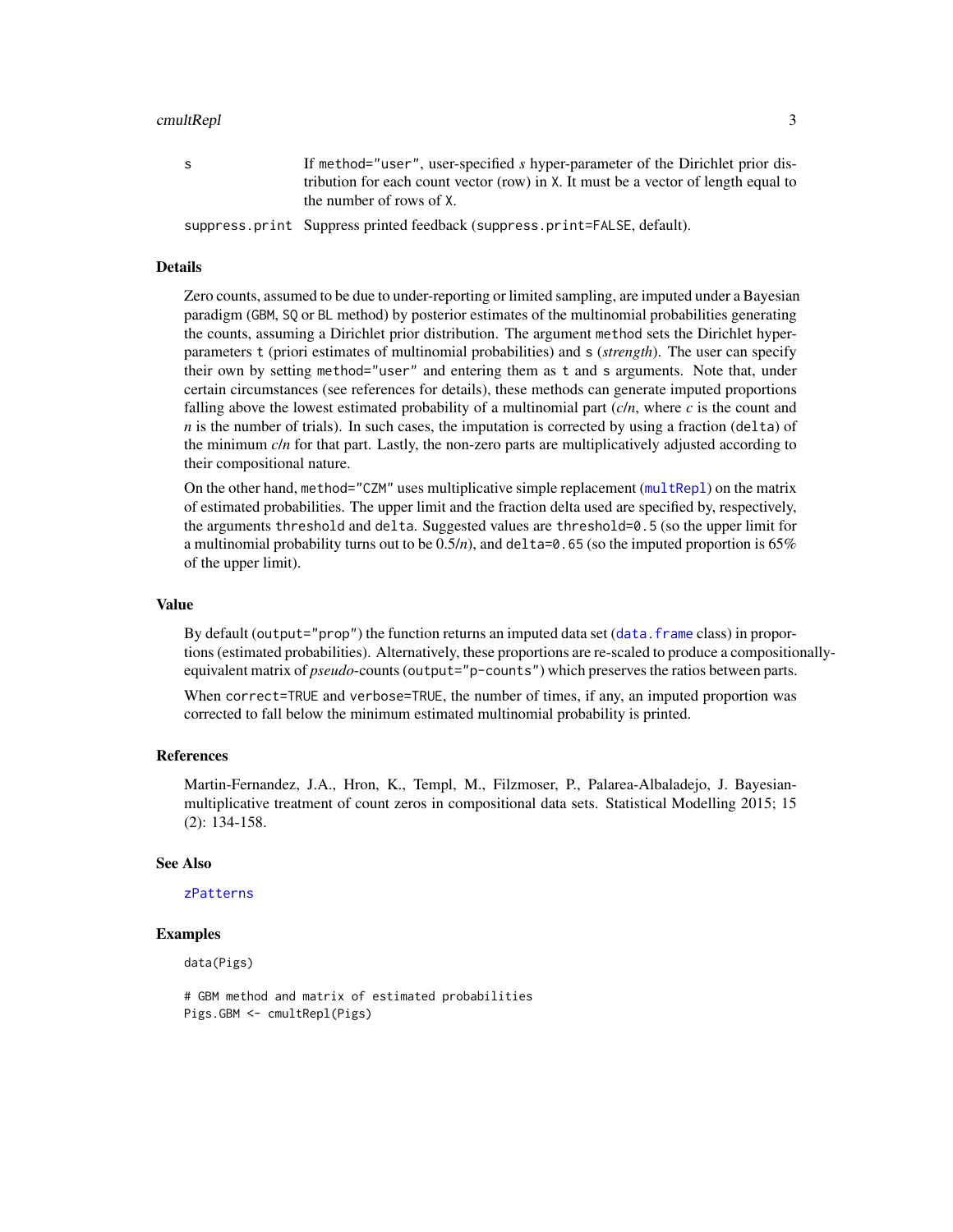<span id="page-3-0"></span>

#### Description

This function tests for homogeneity across groups of means and variances of user-defined logcontrasts. Groups can be defined by either zero/unobserved data patterns or by a grouping factor in fully observed zero-free data sets.

#### Usage

```
lcfest(X, label = 0, groups = NULL, lc = NULL, method = c("parametric","nonparametric"), b = 1000
```
#### Arguments

| $\times$ | Compositional data set (matrix or data. frame class).                                                      |
|----------|------------------------------------------------------------------------------------------------------------|
| label    | Unique label (numeric or character) used to denote zero or unobserved data<br>in $X$ (label = 0, default). |
| groups   | Grouping factor in fully observed zero-free data sets (groups = NULL, default).                            |
| lc       | User-defined log-contrast (see details below).                                                             |
| method   | Approach used for mean and variance homogeneity testing (method = "parametric",<br>default).               |
| b        | Number of bootstrap resamples used by permutation test ( $b = 1000$ , default).                            |

#### Details

Homogeneity of log-contrast means and variances across groups is tested using either parametric or non-parametric tests. When method = "parametric", ordinary analysis of variance and Bartlett's tests are used. Alternatively, Kruskal-Wallis and Fligner-Killen tests are used instead when method = "nonparametric". The results of a permutation test of homogeneity of variation arrays based on total weighted squared relative errors are also provided (see [zVarArrayTest](#page-29-1) for more details). The log-contrast is specified by the 1c argument using a vector of codes 1, -1 and 0 for components in the numerator, denominator and omitted respectively.

#### Value

Test p-values for log-contrast means and variances.

#### See Also

[zPatterns](#page-25-1), [zVarArray](#page-27-1), [zVarArrayError](#page-28-1)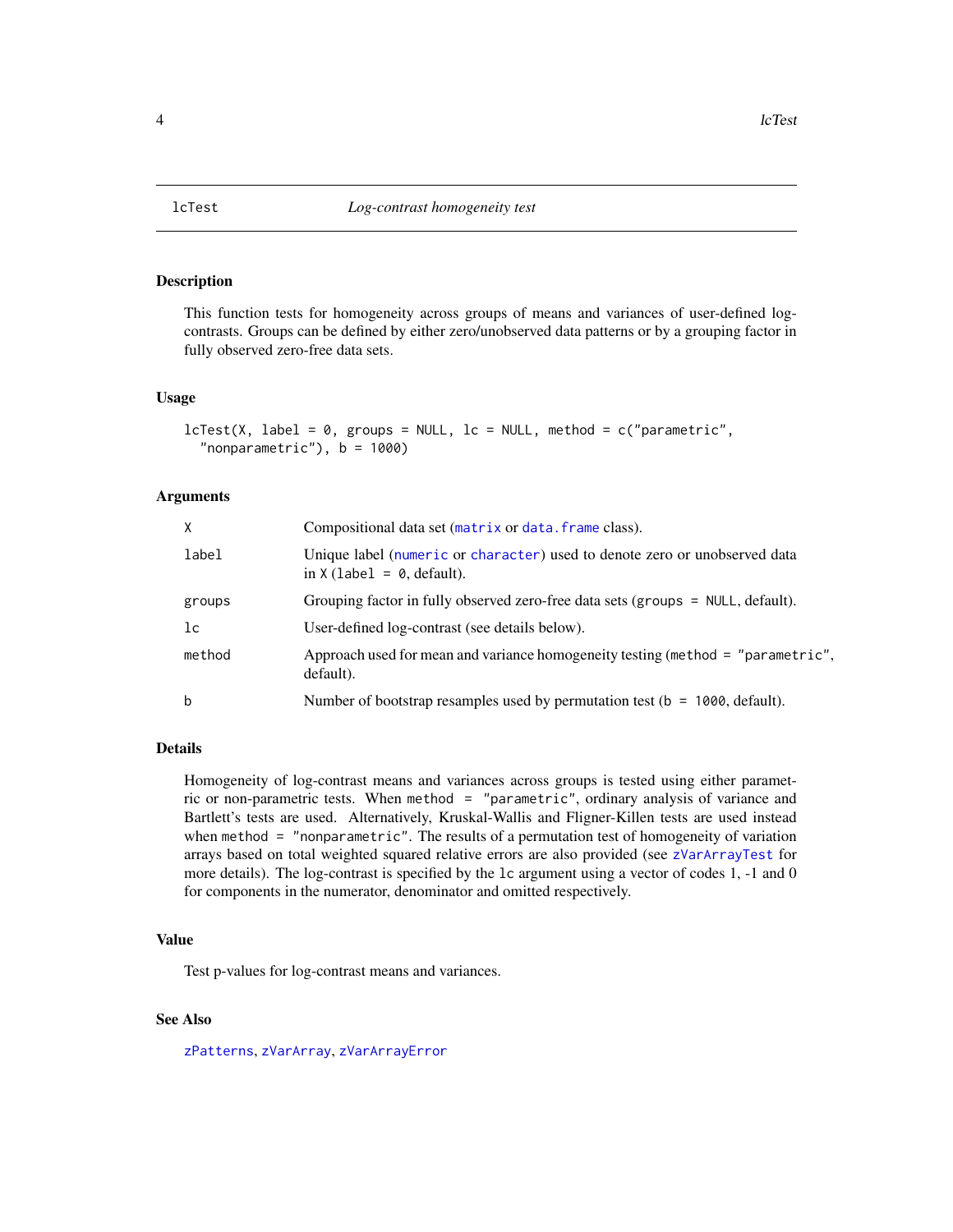#### <span id="page-4-0"></span>LPdata 5

#### Examples

```
data(Water)
zPatterns(Water, label = 0)
# Test of homogeneity in log-contrast Potassium/Arsenic*Calcium
lcfest(Water, label = 0, lc = c(1,-1,-1,0))
```
#### LPdata *La Paloma data set*

#### Description

96 samples of a 15-part geochemical composition in micrograms/gram from La Paloma stream (Venezuela) including 6.11% values below the limit of detection (coded as 0). For more details see Montero-Serrano et al. (2010).

#### Usage

data(LPdata)

#### Format

A [data.frame](#page-0-0) with 96 observations on the following 15 variables.

Cr a numeric vector

B a numeric vector

P a numeric vector

V a numeric vector

Cu a numeric vector

Ti a numeric vector

Ni a numeric vector

- Y a numeric vector
- Sr a numeric vector
- La a numeric vector
- Ce a numeric vector
- Ba a numeric vector
- Li a numeric vector
- K a numeric vector
- Rb a numeric vector

#### References

Montero-Serrano JC, Palarea-Albaladejo J, Martin-Fernandez JA, and Martinez-Santana M and Gutierrez-Martin JV. Multivariate analysis applied to chemostratigraphic data: identification of chemofacies and stratigraphic correlation, Sedimentary Geology 2010; 228(3-4): 218-228 .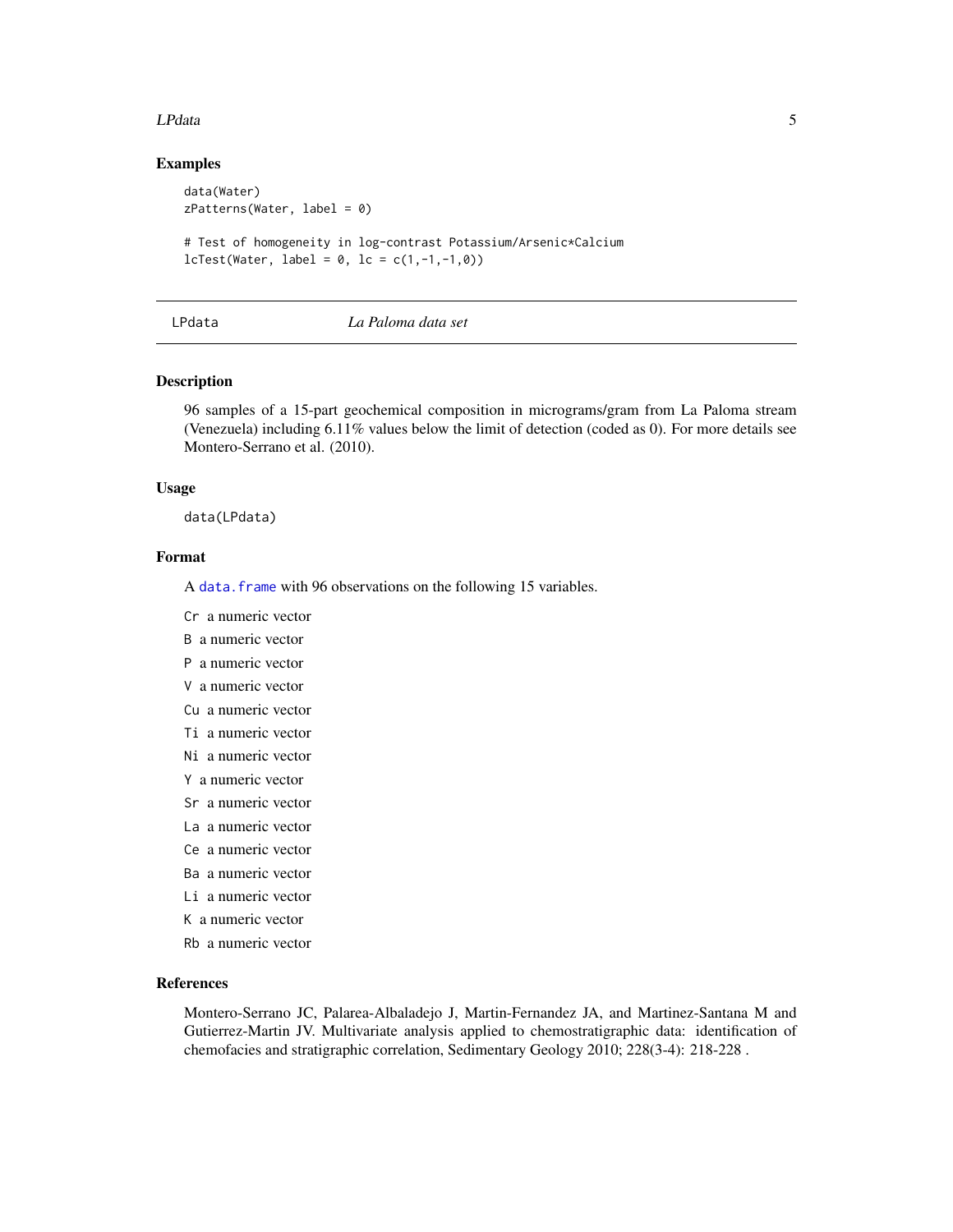#### Examples

data(LPdata)

```
zPatterns(LPdata,label=0)
```
LPdataZM *La Paloma data set (incl. zeros and missing data)*

#### **Description**

96 samples of a 15-part geochemical composition in micrograms/gram from La Paloma stream (Venezuela). For more details see Montero-Serrano et al. (2010).

Duplicate of the LPdata data set including 2.36% missing at random cells (35.42% samples with missing data; coded as NA) along with 6.11% values below the limit of detection (coded as 0).

#### Usage

data(LPdataZM)

#### Format

A [data.frame](#page-0-0) with 96 observations on the following 15 variables.

Cr a numeric vector

B a numeric vector

P a numeric vector

V a numeric vector

Cu a numeric vector

Ti a numeric vector

Ni a numeric vector

Y a numeric vector

Sr a numeric vector

La a numeric vector

Ce a numeric vector

Ba a numeric vector

Li a numeric vector

K a numeric vector

Rb a numeric vector

#### References

Montero-Serrano JC, Palarea-Albaladejo J, Martin-Fernandez JA, and Martinez-Santana M and Gutierrez-Martin JV. Multivariate analysis applied to chemostratigraphic data: identification of chemofacies and stratigraphic correlation, Sedimentary Geology 2010; 228(3-4): 218-228 .

<span id="page-5-0"></span>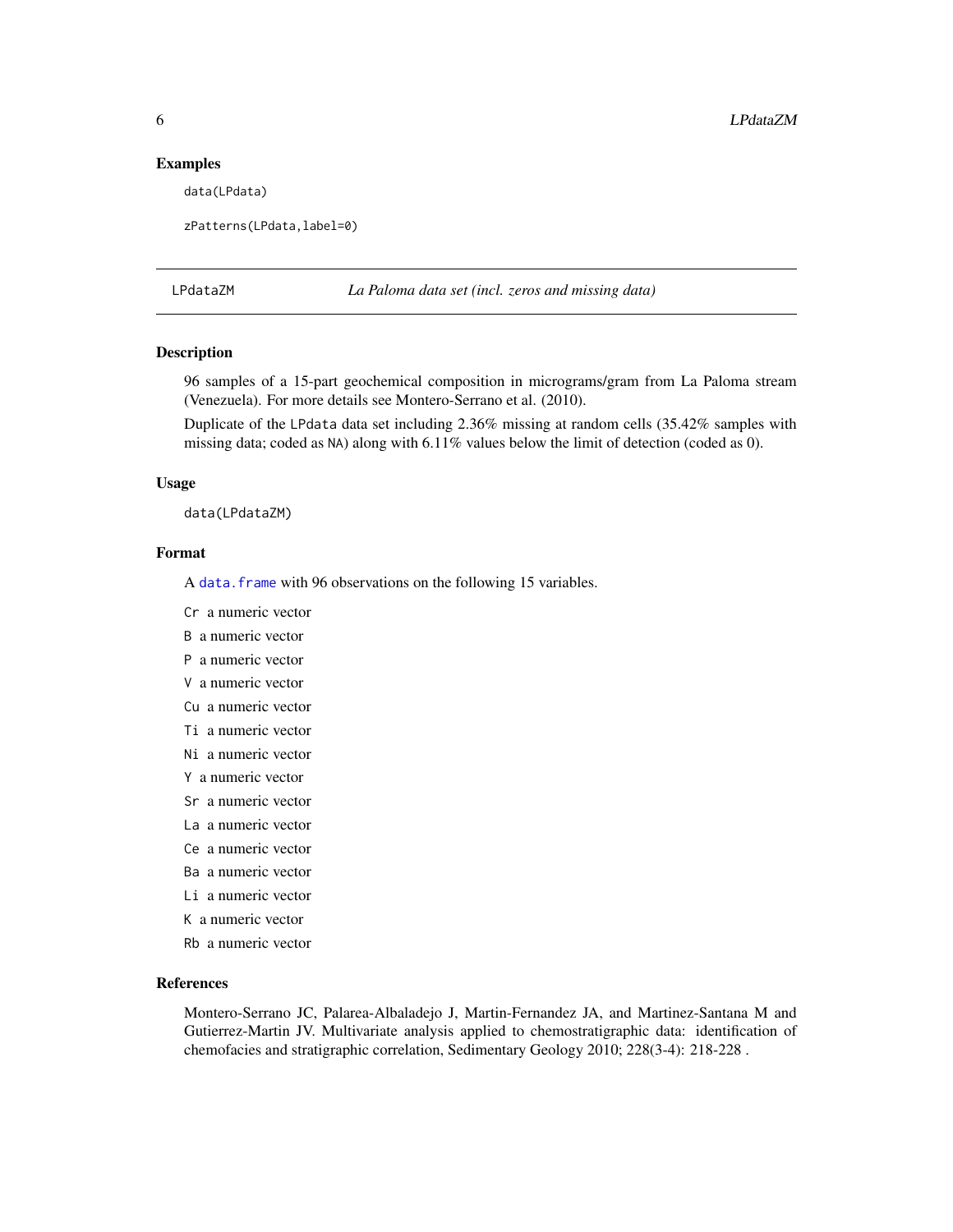#### <span id="page-6-0"></span>lrDA 7

#### See Also

[LPdata](#page-4-1)

#### Examples

data(LPdataZM)

zPatterns(LPdataZM,label=0) # Show zero patterns

zPatterns(LPdataZM,label=NA) # Show missingness patterns

<span id="page-6-1"></span>lrDA *Log-ratio DA algorithm*

#### Description

This function implements a simulation-based Data Augmentation (DA) algorithm to impute leftcensored values (e.g. values below detection limit, rounded zeros) via coordinates representation of compositional data sets which incorporate the information of the relative covariance structure. Multiple imputation estimates can be also obtained from the output.

#### Usage

 $lrDA(X, label = NULL, d1 = NULL,$ ini.cov=c("lrEM", "complete.obs", "multRepl"), delta = 0.65, n.iters = 1000, m = 1, store.mi = FALSE)

#### Arguments

| X        | Compositional data set (matrix or data. frame class).                                                                                                                                                          |
|----------|----------------------------------------------------------------------------------------------------------------------------------------------------------------------------------------------------------------|
| label    | Unique label (numeric or character) used to denote unobserved left-censored<br>values in X.                                                                                                                    |
| dl       | Numeric vector or matrix of detection limits/thresholds. These must be given on<br>the same scale as X.                                                                                                        |
| ini.cov  | Initial estimation of the log-ratio covariance matrix. It can be based on IrEM<br>estimation ("1rEM", default), complete observations ("complete.obs") or mul-<br>tiplicative simple replacement ("multRepl"). |
| delta    | If ini.cov="multRepl", delta parameter for initial multiplicative simple re-<br>placement ( $multRep1$ ) in proportions (default = 0.65).                                                                      |
| n.iters  | Number of iterations for the DA algorithm (default $= 1000$ ).                                                                                                                                                 |
| m        | Number of multiple imputations (default $= 1$ ).                                                                                                                                                               |
| store.mi | Logical value. If $m>1$ creates a list with m imputed data matrices. (store .mi=FALSE,<br>default).                                                                                                            |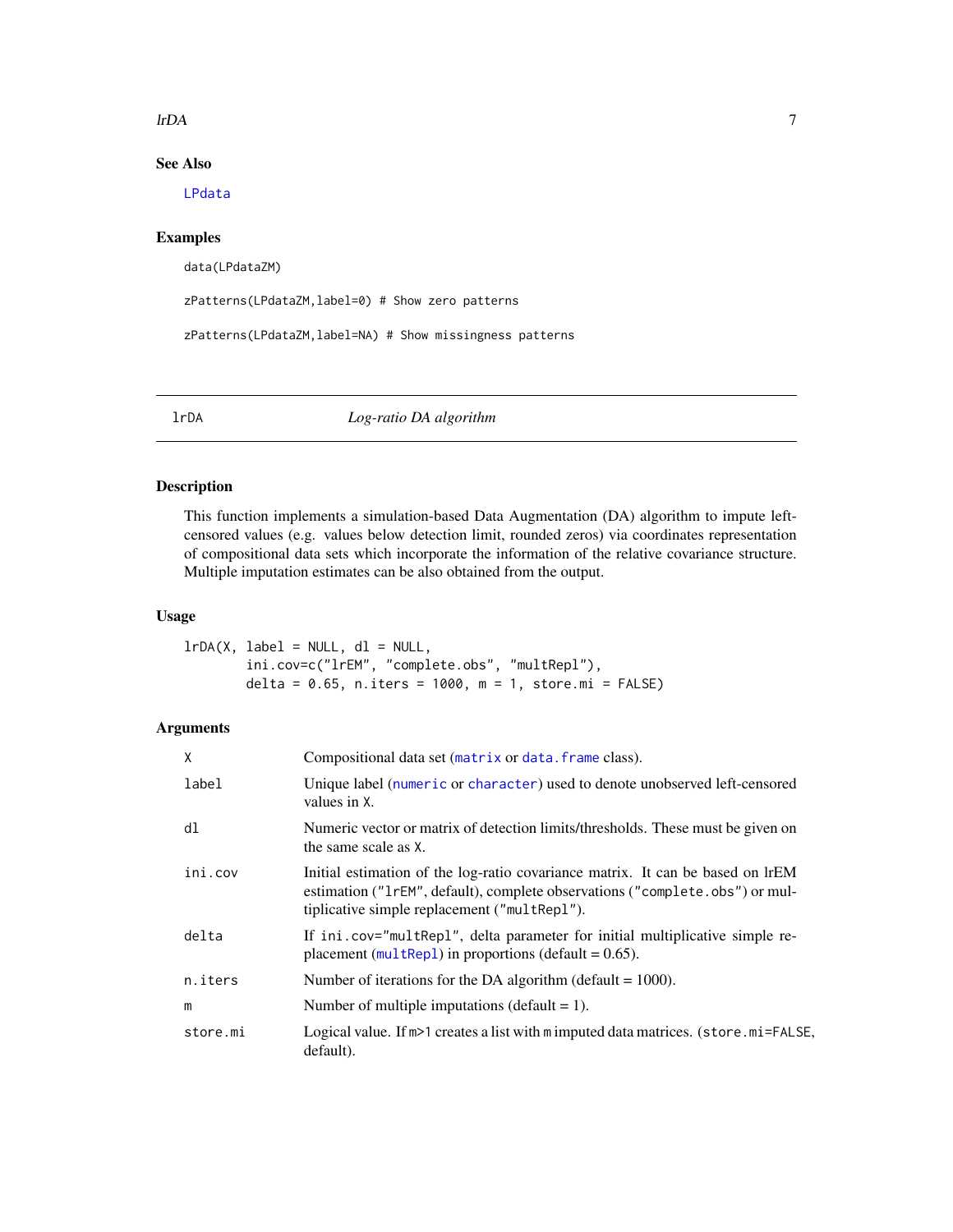#### Details

After convergence of the Markov chain Monte Carlo (MCMC) iterative process to its steady state, this function imputes left-censored compositional parts by simulated values from their posterior predictive distributions through coordinates representation, given the information from the observed data and the censoring thresholds. It allows for either single (vector form) or multiple (matrix form, same size as X) limits of detection by component. Any threshold value can be set for noncensored elements (e.g. use 0 if no threshold for a particular column or element of the data matrix).

It produces imputed data sets on the same scale as the input data set. If X is not closed to a constant sum, then the results are adjusted to provide a compositionally equivalent data set, expressed in the original scale, which leaves the absolute values of the observed components unaltered.

The common conjugate normal inverted-Wishart distribution with non-informative prior has been assumed for the model parameters in the coordinates space. Under this setting, convergence is expected to be fast (n.iters set to 1000 by default). Besides, considering EM parameter estimates as initial point for the DA algorithm (ini.cov="lrEM") assures faster convergence by starting near the centre of the posterior distribution. Note that the procedure is based on the oblique additive log-ratio (alr) transformation to simplify calculations and alleviates computational burden.

By setting m greater than 1, the procedure also allows for multiple imputations of the censored values drawn at regular intervals after convergence. In this case, in addition to the burn-in period for convergence, n.iters determines the gap, large enough to prevent from correlated values, between successive imputations. The total number of iterations is then n.iters\*m. By default, a single imputed data set results from averaging the m imputations in the space of coordinates. If store.mi=TRUE, a list with m imputed data sets is generated instead.

In the case of censoring patterns involving samples containing only one observed component, these are imputed by multiplicative simple replacement ([multRepl](#page-18-1)) and a warning message identifying them is printed.

#### Value

A [data.frame](#page-0-0) object containing the imputed compositional data set in the same scale as the original, or a [list](#page-0-0) of imputed data sets if multiple imputation is carried out  $(m>1)$  and store.mi=TRUE.

#### References

Palarea-Albaladejo J, Martin-Fernandez JA, Olea, RA. A bootstrap estimation scheme for chemical compositional data with nondetects. Journal of Chemometrics 2014; 28: 585-599.

#### See Also

[zPatterns](#page-25-1), [lrEM](#page-8-1), [multRepl](#page-18-1), [multLN](#page-16-1), [multKM](#page-14-1), [cmultRepl](#page-1-1)

#### Examples

```
# Data set closed to 100 (percentages, common dl = 1%)
X <- matrix(c(26.91,8.08,12.59,31.58,6.45,14.39,
              39.73,26.20,0.00,15.22,6.80,12.05,
              10.76,31.36,7.10,12.74,31.34,6.70,
              10.85,46.40,31.89,10.86,0.00,0.00,
              7.57,11.35,30.24,6.39,13.65,30.80,
```
<span id="page-7-0"></span>8 lrDA and the state of the state of the state of the state of the state of the state of the state of the state of the state of the state of the state of the state of the state of the state of the state of the state of the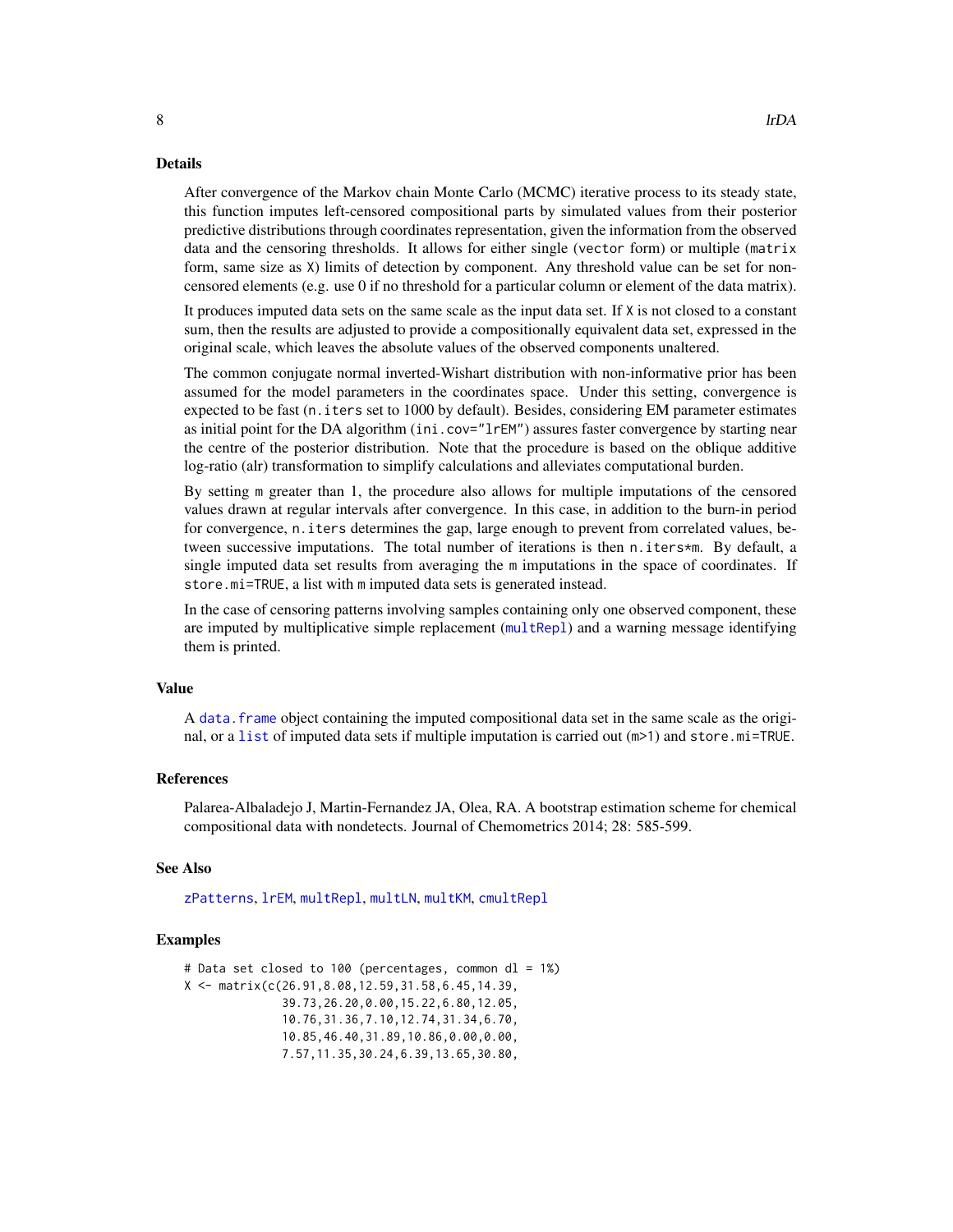```
38.09,7.62,23.68,9.70,20.91,0.00,
              27.67,7.15,13.05,32.04,6.54,13.55,
              44.41,15.04,7.95,0.00,10.82,21.78,
              11.50,30.33,6.85,13.92,30.82,6.58,
              19.04,42.59,0.00,38.37,0.00,0.00),byrow=TRUE,ncol=6)
# Imputation by single simulated values
X_lrDA <- lrDA(X,label=0,dl=rep(1,6),ini.cov="multRepl",n.iters=150)
# Imputation by multiple imputation (m = 5, one imputation every 150 iterations)
X_milrDA <- lrDA(X,label=0,dl=rep(1,6),ini.cov="multRepl",m=5,n.iters=150)
# Multiple limits of detection by component
mdl <- matrix(0,ncol=6,nrow=10)
mdl[2,] < - rep(1,6)mdl[4, ] \leq rep(0.75, 6)mdl[6, ] <- rep(0.5, 6)mdl[8, ] \leq rep(0.5, 6)mdl[10, ] \leftarrow c(0, 0, 1, 0, 0.8, 0.7)X_lrDA2 <- lrDA(X,label=0,dl=mdl,ini.cov="multRepl",n.iters=150)
# Non-closed compositional data set
data(LPdata) # data (ppm/micrograms per gram)
dl <- c(2,1,0,0,2,0,6,1,0.6,1,1,0,0,632,10) # limits of detection (0 for no limit)
LPdata2 <- subset(LPdata, select=-c(Cu,Ni,La)) # select a subset for illustration purposes
dl2 <- dl[-c(5,7,10)]
## Not run: # May take a little while
LPdata_lrDA <- lrDA(LPdata2,label=0,dl=dl2)
## End(Not run)
```
<span id="page-8-1"></span>lrEM *Log-ratio EM algorithm*

#### Description

This function implements model-based ordinary and robust Expectation-Maximisation algorithms to impute left-censored data (e.g. values below detection limit, rounded zeros) via coordinates representation of compositional data which incorporate the information of the relative covariance structure. Alternatively, this function can be used to impute missing data.

#### Usage

```
lrEM(X, label = NULL, dl = NULL, rob = FALSE,
        ini.cov = c("complete.obs", "multRepl"), delta = 0.65,tolerance = 0.0001, max.iter = 50, rlm.maxit = 150,
        imp.missing = FALSE, suppress.print = FALSE)
```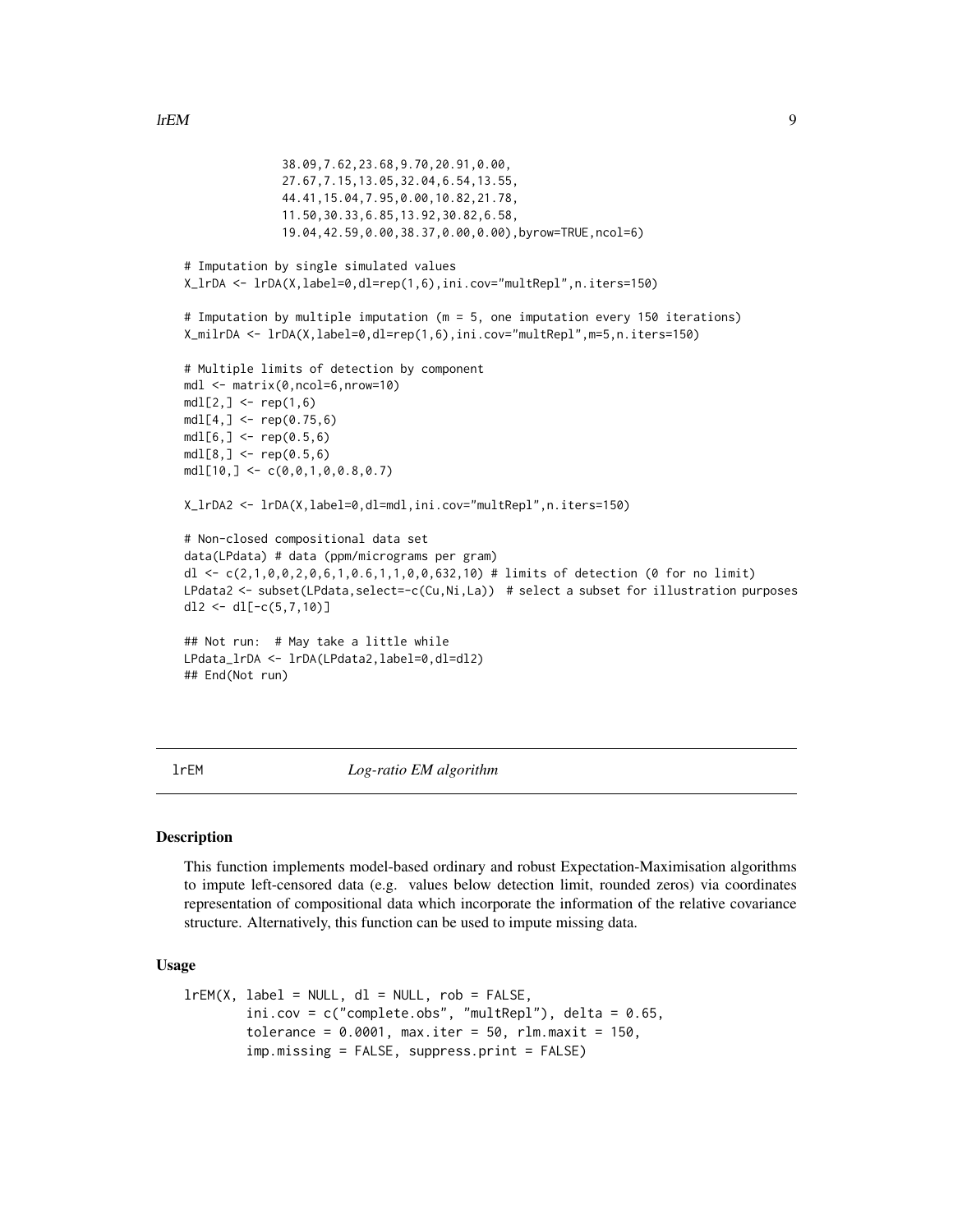#### <span id="page-9-0"></span>**Arguments**

| X           | Compositional data set (matrix or data. frame class).                                                                                                                                                                                                                              |
|-------------|------------------------------------------------------------------------------------------------------------------------------------------------------------------------------------------------------------------------------------------------------------------------------------|
| label       | Unique label (numeric or character) used to denote unobserved values in X.                                                                                                                                                                                                         |
| dl          | Numeric vector or matrix of detection limits/thresholds. These must be given on<br>the same scale as X.                                                                                                                                                                            |
| rob         | Logical value. FALSE provides maximum-likelihood estimates of model param-<br>eters (default), TRUE provides robust parameter estimates.                                                                                                                                           |
| ini.cov     | Initial estimation of either the log-ratio covariance matrix (ML estimation) or<br>unobserved data (robust estimation). It can be based on either complete ob-<br>servations ("complete.obs", default) or multiplicative simple replacement of<br>left-censored data ("multRepl"). |
| delta       | If ini.cov="multRepl", delta parameter for initial multiplicative simple re-<br>placement of left-censored data (see multRepl) expressed in proportions (de-<br>fault = $0.65$ ).                                                                                                  |
| tolerance   | Convergence criterion for the EM algorithm (default $= 0.0001$ ).                                                                                                                                                                                                                  |
| max.iter    | Maximum number of iterations for the EM algorithm (default $= 50$ ).                                                                                                                                                                                                               |
| rlm.maxit   | If rob=TRUE, maximum number of iterations for the embedded robust regression<br>estimation (default = 150; see $r \ln m$ in MASS package for details).                                                                                                                             |
| imp.missing | If TRUE then unobserved data identified by label are treated as missing in-<br>stead of left-censored data (default = $FALSE$ ). Note that ini.cov is fixed to<br>"complete.obs" in this case.                                                                                     |
|             | $\sim$ $\sim$ $\sim$ $\sim$ $\sim$ $\sim$                                                                                                                                                                                                                                          |

suppress.print Suppress printed feedback (suppress.print = FALSE, default).

#### Details

After convergence, this function imputes left-censored compositional data by their estimated conditional expected values through coordinates representation, given the information from the observed data and the censoring thresholds. It allows for either single (vector form) or multiple (matrix form, same size as X) limits of detection by component. Any threshold value can be set for noncensored elements (e.g. use 0 if no threshold for a particular column or element of the data matrix).

It produces an imputed data set on the same scale as the input data set. If X is not closed to a constant sum, then the results are adjusted to provide a compositionally equivalent data set, expressed in the original scale, which leaves the absolute values of the observed components unaltered.

Under maximum likelihood (ML) estimation (default, rob=FALSE), a correction factor based on the residual covariance obtained by censored regression is applied for the correct estimation of the conditional covariance matrix in the maximisation step of the EM algorithm. This is required in order to obtain the conditional expectation of the sum of cross-products between two components in the case that both involve imputed values. Note that the procedure is based on the oblique additive log-ratio (alr) transformation to simplify calculations and alleviates computational burden. Nonetheless, the same results would be obtained using an isometric log-ratio transformation (ilr). Note also that alr requires at least one complete column. Otherwise, a preliminary imputation, e.g. by [multRepl](#page-18-1) or [multLN](#page-16-1), of the most simplest censoring pattern may be enough. The argument ini.cov determines how the initial estimation of the log-ratio covariance matrix required to start the EM process is worked out.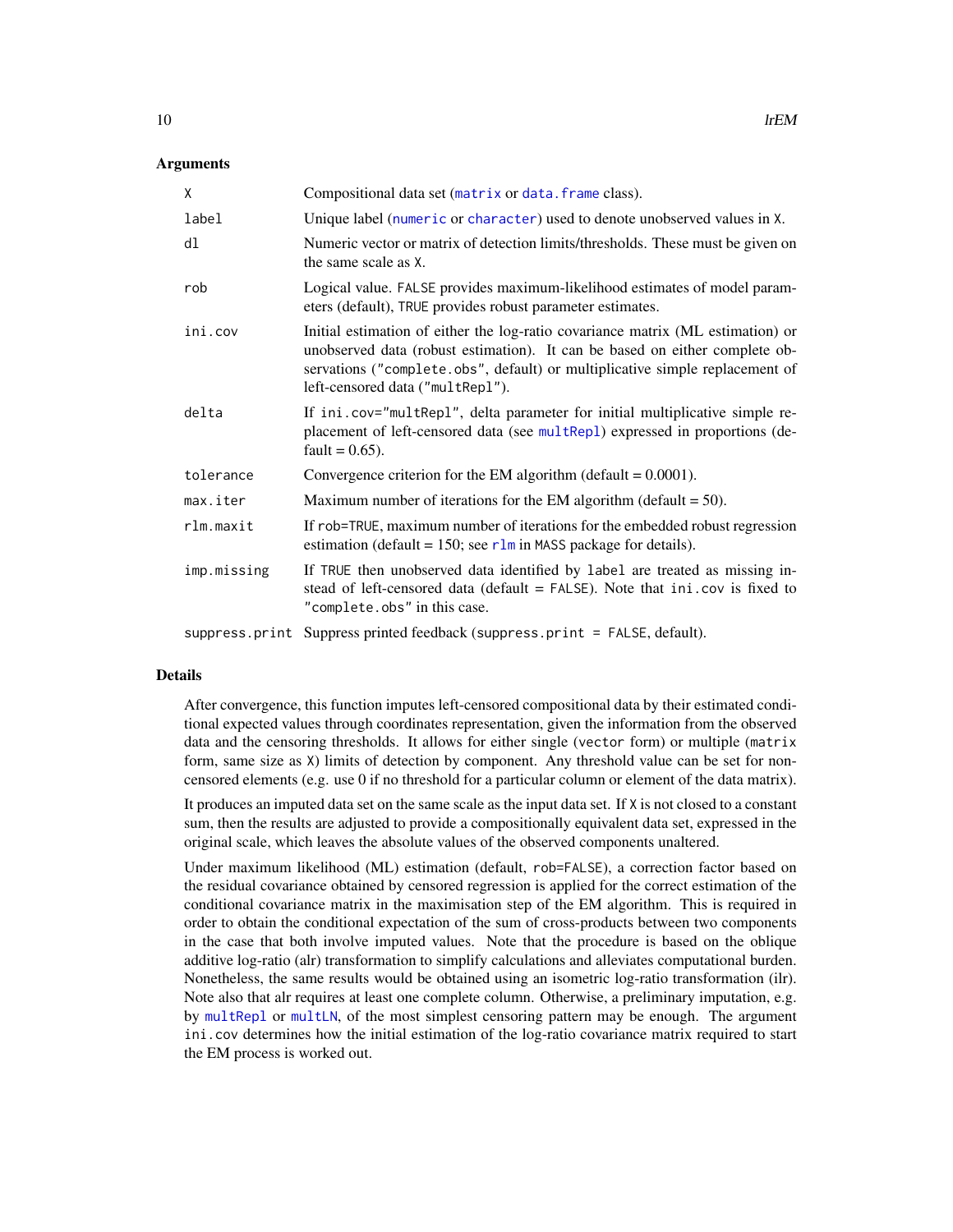#### <span id="page-10-0"></span> $l$ r $EM$  and the set of the set of the set of the set of the set of the set of the set of the set of the set of the set of the set of the set of the set of the set of the set of the set of the set of the set of the set of

Under robust estimation (rob=TRUE), the algorithm requires ilr transformations in order to satisfy requirements for robust estimation methods (MM-estimation by default, see rlm function for more details). An initial estimation of nondetects is required to get the algorithm started. This can be based on either the subset of fully observed cases (ini.cov="complete.obs") or a multiplicative simple replacement of all nondetects in the data set (ini.cov="multRepl"). Note that the robust regression method involved includes random elements which can, occasionally, give rise to [NaN](#page-0-0) values getting the routine execution halted. If this happened, we suggest to simply re-run the function once again.

Note that conditional imputation based on log-ratio coordinates cannot be conducted when there exist censoring patterns including samples with only one observed component. As a workaround, lrEM applies multiplicative simple replacement ([multRepl](#page-18-1)) on those and a warning message identifying the problematic cases is printed. Alternatively, it might be sensible to simply remove those non-informative samples from the data set.

#### *Missing data imputation*

This function can be employed to impute missing data with their conditional expectation using the EM algorithm under regular conditions by setting imp.missing = TRUE. Either maximumlikelihood or robust estimation can be used through the rob argument. For this case, the argument label indicates the unique label for missing values. The argument dl is ignored as it is meaningless here and the "complete.obs" option is fixed for the ini.cov argument.

#### Value

A [data.frame](#page-0-0) object containing the imputed compositional data set in the same scale as the original. The number of iterations required for convergence is also printed (this can be suppressed by setting suppress.print=TRUE).

#### References

Martin-Fernandez, J.A., Hron, K., Templ, M., Filzmoser, P., Palarea-Albaladejo, J. Model-based replacement of rounded zeros in compositional data: classical and robust approaches. Computational Statistics & Data Analysis 2012; 56: 2688-2704.

Palarea-Albaladejo J, Martin-Fernandez JA, Gomez-Garcia J. A parametric approach for dealing with compositional rounded zeros. Mathematical Geology 2007; 39: 625-45.

Palarea-Albaladejo J, Martin-Fernandez JA. A modified EM alr-algorithm for replacing rounded zeros in compositional data sets. Computers & Geosciences 2008; 34(8): 902-917.

Palarea-Albaladejo J, Martin-Fernandez JA. Values below detection limit in compositional chemical data. Analytica Chimica Acta 2013; 764: 32-43. DOI: [http://dx.doi.org/10.1016/j.aca.](http://dx.doi.org/10.1016/j.aca.2012.12.029) [2012.12.029](http://dx.doi.org/10.1016/j.aca.2012.12.029).

#### See Also

[zPatterns](#page-25-1), [lrDA](#page-6-1), [multRepl](#page-18-1), [multLN](#page-16-1), [multKM](#page-14-1), [cmultRepl](#page-1-1)

#### Examples

# Data set closed to 100 (percentages, common dl = 1%) X <- matrix(c(26.91,8.08,12.59,31.58,6.45,14.39, 39.73,26.20,0.00,15.22,6.80,12.05,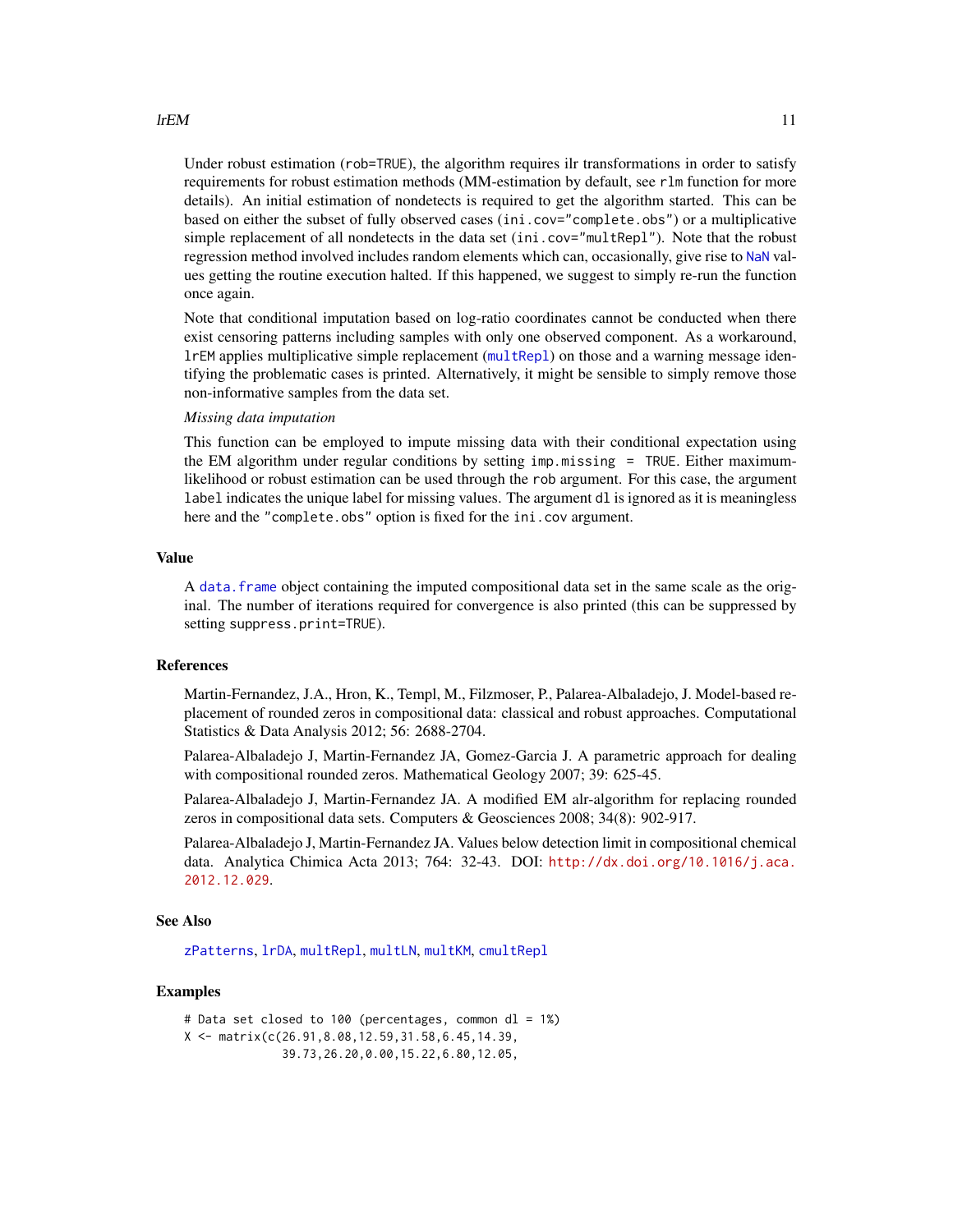```
10.76,31.36,7.10,12.74,31.34,6.70,
              10.85,46.40,31.89,10.86,0.00,0.00,
              7.57,11.35,30.24,6.39,13.65,30.80,
              38.09,7.62,23.68,9.70,20.91,0.00,
              27.67,7.15,13.05,32.04,6.54,13.55,
              44.41,15.04,7.95,0.00,10.82,21.78,
              11.50,30.33,6.85,13.92,30.82,6.58,
              19.04,42.59,0.00,38.37,0.00,0.00),byrow=TRUE,ncol=6)
X_lrEM <- lrEM(X,label=0,dl=rep(1,6),ini.cov="multRepl")
X_roblrEM <- lrEM(X,label=0,dl=rep(1,6),ini.cov="multRepl",rob=TRUE,tolerance=0.001)
# Multiple limits of detection by component
mdl <- matrix(0,ncol=6,nrow=10)
mdl[2,] < - rep(1,6)mdl[4,] < - rep(0.75, 6)mdl[6, ] <- rep(0.5, 6)mdl[8, ] \leq rep(0.5, 6)mdl[10, ] \leftarrow c(0, 0, 1, 0, 0.8, 0.7)X_lrEM2 <- lrEM(X,label=0,dl=mdl,ini.cov="multRepl")
# Non-closed compositional data set
data(LPdata) # data (ppm/micrograms per gram)
dl <- c(2,1,0,0,2,0,6,1,0.6,1,1,0,0,632,10) # limits of detection (0 for no limit)
LPdata2 <- subset(LPdata, select=-c(Cu,Ni,La)) # select a subset for illustration purposes
dl2 <- dl[-c(5,7,10)]
LPdata2_lrEM <- lrEM(LPdata2,label=0,dl=dl2)
LPdata2_roblrEM <- lrEM(LPdata2,label=0,dl=dl2,rob=TRUE,tolerance=0.005)
# Two subsets of limits of detection (using e.g. robust parameter estimation)
 # Using a subset of LPdata for faster execution
data(LPdata) # data (ppm/micrograms per gram)
LPdata2 <- subset(LPdata,select=-c(Cu,Ni,La))
dl2 \leftarrow c(2,1,0,0,0,1,0.6,1,0,0,632,10)# DLs for first 50 samples of LPdata2
dl2a <- matrix(rep(1,50),ncol=1)%*%dl2
 # DLs for last 46 samples of LPdata
dl2b <- matrix(rep(1,46),ncol=1)%*%c(1,0.5,0,0,0,0.75,0.3,1,0,0,600,8)
mdl <- rbind(dl2a,dl2b)
LPdata2_roblrEM <- lrEM(LPdata2,label=0,dl=mdl,rob=TRUE,tolerance=0.005)
# Treating zeros as missing data for illustration purposes only
LPdata2_miss <- lrEM(LPdata2,label=0,imp.missing=TRUE)
```
<span id="page-11-1"></span>lrEMplus *Log-ratio EM algorithm (plus)*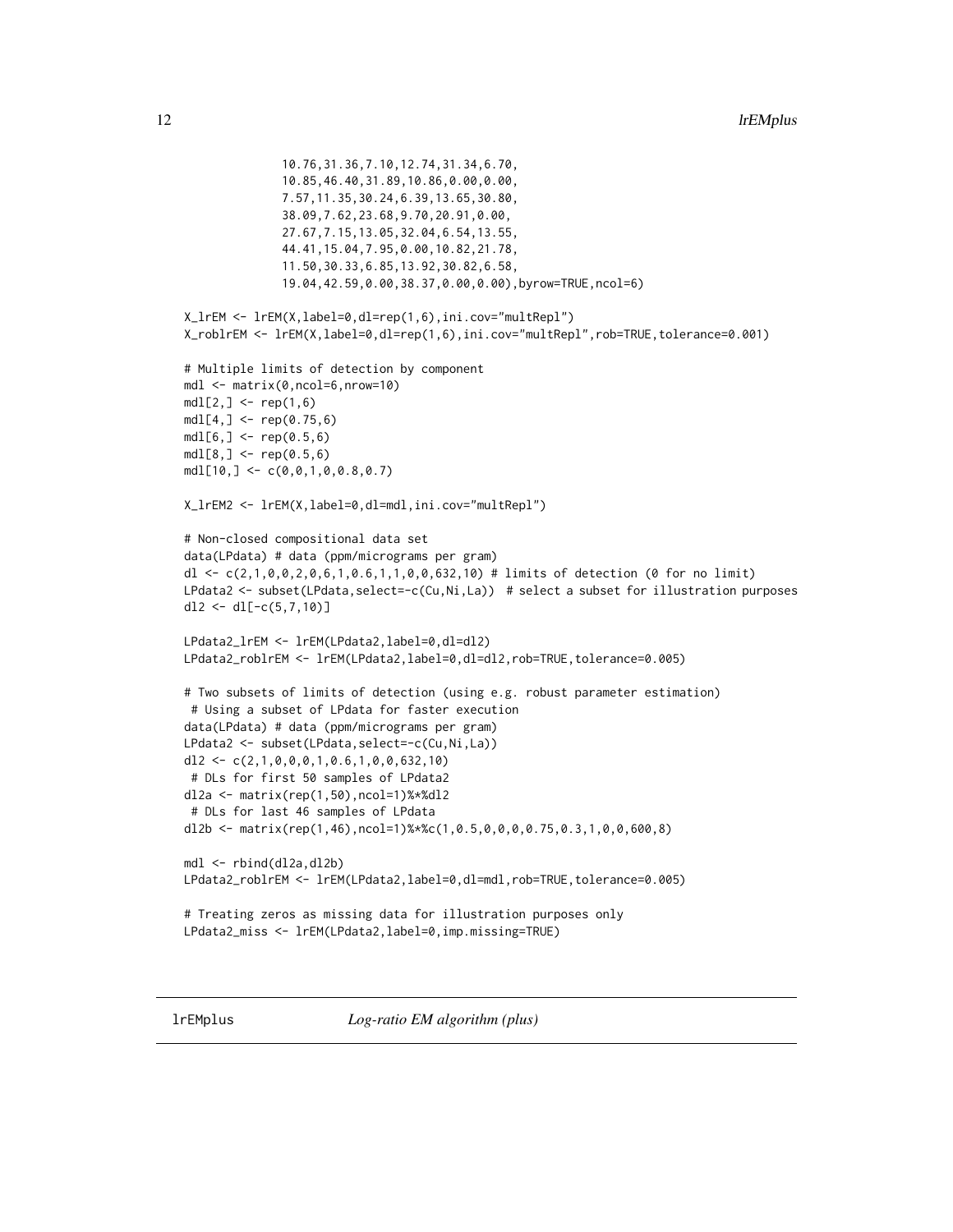#### <span id="page-12-0"></span>lrEMplus 13

#### Description

This function implements an extended version of the log-ratio EM algorithm (lrEM function) to simultaneously deal with both zeros (i.e. data below detection limit, rounded zeros) and missing data in compositional data sets.

Note: zeros and missing data must be labelled using 0 and NA respectively to use this function.

#### Usage

```
lrEMplus(X, dl = NULL, rob = FALSE,
        ini.cov = c("complete.obs", "multRepl"), delta = 0.65,tolerance = 0.0001, max.iter = 50, rlm.maxit = 150,
       suppress.print = FALSE)
```
#### Arguments

| X         | Compositional data set (matrix or data. frame class).                                                                                                                                                                                                                              |
|-----------|------------------------------------------------------------------------------------------------------------------------------------------------------------------------------------------------------------------------------------------------------------------------------------|
| d1        | Numeric vector or matrix of detection limits/thresholds. These must be given on<br>the same scale as X.                                                                                                                                                                            |
| rob       | Logical value. FALSE provides maximum-likelihood estimates of model param-<br>eters (default), TRUE provides robust parameter estimates.                                                                                                                                           |
| ini.cov   | Initial estimation of either the log-ratio covariance matrix (ML estimation) or<br>unobserved data (robust estimation). It can be based on either complete ob-<br>servations ("complete.obs", default) or multiplicative simple replacement of<br>left-censored data ("multRepl"). |
| delta     | If ini.cov="multRepl", delta parameter for initial multiplicative simple re-<br>placement of left-censored data (see multRep1) expressed in proportions (de-<br>fault = $0.65$ ).                                                                                                  |
| tolerance | Convergence criterion (default $= 0.0001$ ).                                                                                                                                                                                                                                       |
| max.iter  | Maximum number of iterations (default $= 50$ ).                                                                                                                                                                                                                                    |
| rlm.maxit | If rob=TRUE, maximum number of iterations for the embedded robust regression<br>estimation (default = 150; see $r \ln m$ in MASS package for details).                                                                                                                             |
|           | suppress.print Suppress printed feedback (suppress.print = FALSE, default).                                                                                                                                                                                                        |

#### Details

The procedure starts with an initial imputation of either zeros (using simple replacement with delta\*dl) or missing values (using mean imputation) depending of which problem is the least frequent in the data set. Subsequently, iterative calls to lrEM replace zeros and missing data alternately until convergence to a stable solution or the maximum number of iterations is reached (see ?lrEM for more details).

#### Value

A [data.frame](#page-0-0) object containing the imputed compositional data set in the same scale as the original. The number of iterations required for convergence is also printed (this can be suppressed by setting suppress.print=TRUE).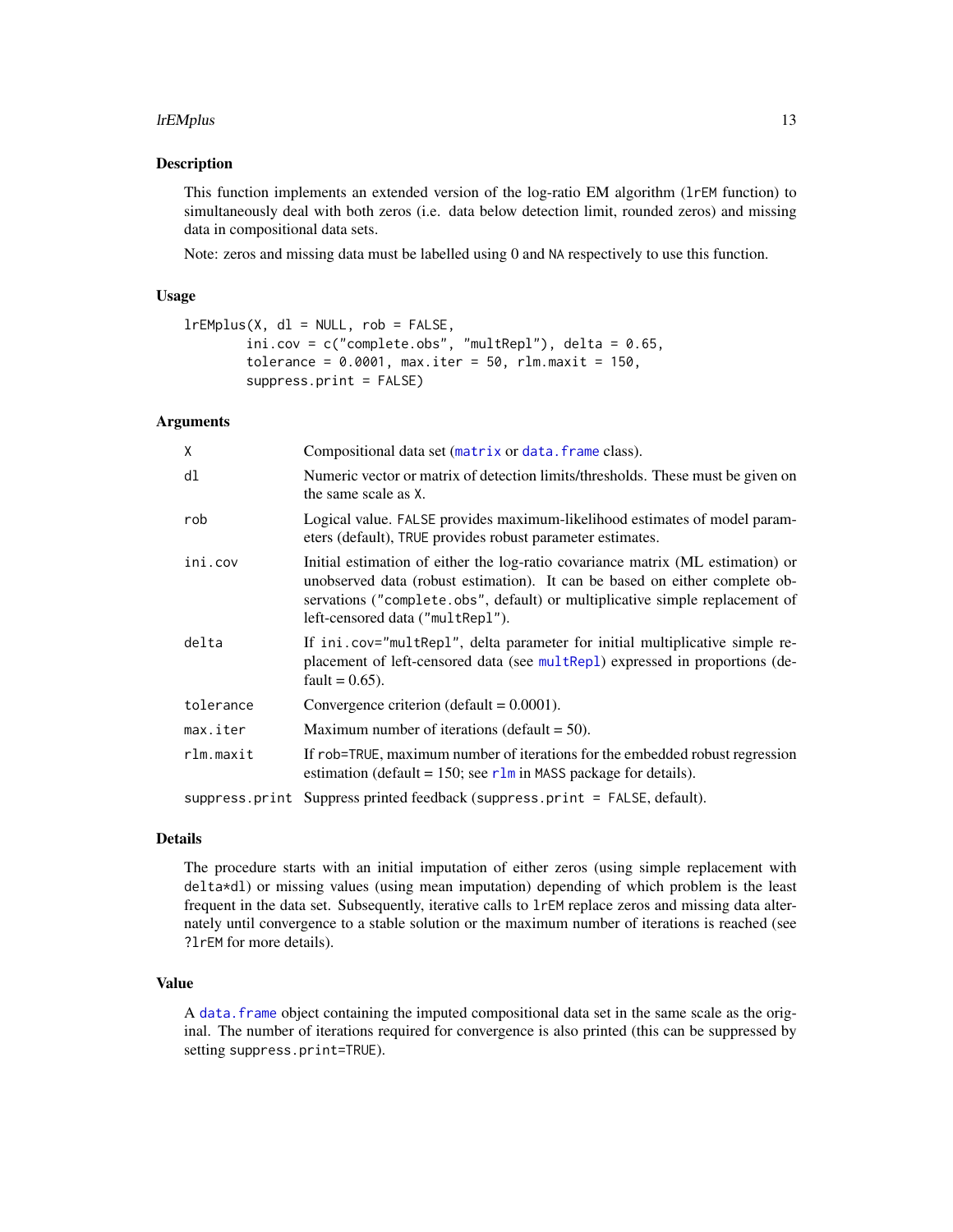#### References

Martin-Fernandez, J.A., Hron, K., Templ, M., Filzmoser, P., Palarea-Albaladejo, J. Model-based replacement of rounded zeros in compositional data: classical and robust approaches. Computational Statistics & Data Analysis 2012; 56: 2688-2704.

Palarea-Albaladejo J, Martin-Fernandez JA, Gomez-Garcia J. A parametric approach for dealing with compositional rounded zeros. Mathematical Geology 2007; 39: 625-45.

Palarea-Albaladejo J, Martin-Fernandez JA. A modified EM alr-algorithm for replacing rounded zeros in compositional data sets. Computers & Geosciences 2008; 34(8): 902-917.

Palarea-Albaladejo J, Martin-Fernandez JA. Values below detection limit in compositional chemical data. Analytica Chimica Acta 2013; 764: 32-43. DOI: [http://dx.doi.org/10.1016/j.aca.](http://dx.doi.org/10.1016/j.aca.2012.12.029) [2012.12.029](http://dx.doi.org/10.1016/j.aca.2012.12.029).

#### See Also

[lrEM](#page-8-1)

#### Examples

# Data set closed to 100 (percentages, common dl = 1%) # (Note that zeros and missing in the same row are allowed)  $X \leq -$  matrix(c(26.91,8.08,12.59,31.58,6.45,14.39, 39.73,41.42,0.00,NA,6.80,12.05, NA,35.13,7.96,14.28,35.12,7.51, 10.85,46.40,31.89,10.86,0.00,0.00, 10.85,16.27,NA,9.16,19.57,44.15, 38.09,7.62,23.68,9.70,20.91,0.00, NA,9.89,18.04,44.30,9.04,18.73, 44.41,15.04,7.95,0.00,10.82,21.78, 11.50,30.33,6.85,13.92,30.82,6.58, 19.04,42.59,0.00,38.37,0.00,0.00),byrow=TRUE,ncol=6)

```
X_lrEMplus <- lrEMplus(X,dl=rep(1,6),ini.cov="multRepl")
X_roblrEMplus <- lrEMplus(X,dl=rep(1,6),ini.cov="multRepl",rob=TRUE,max.iter=4)
```

```
# Multiple limits of detection by component
mdl <- matrix(0,ncol=6,nrow=10)
mdl[2,] < - rep(1,6)mdl[4,] < - rep(0.75, 6)mdl[6, ] \leq - rep(0.5, 6)mdl[8, ] \leq rep(0.5, 6)mdl[10, ] \leftarrow c(0, 0, 1, 0, 0.8, 0.7)
```
X\_lrEMplus2 <- lrEMplus(X,dl=mdl,ini.cov="multRepl")

# Non-closed compositional data set data(LPdataZM) # data (ppm/micrograms per gram; 0 is nondetect and NA is missing data)

dl <- c(2,1,0,0,2,0,6,1,0.6,1,1,0,0,632,10) # limits of detection (0 for no limit) LPdataZM2 <- subset(LPdataZM, select=-c(Cu, Ni, La)) # select a subset for illustration purposes dl2 <- dl[-c(5,7,10)]

<span id="page-13-0"></span>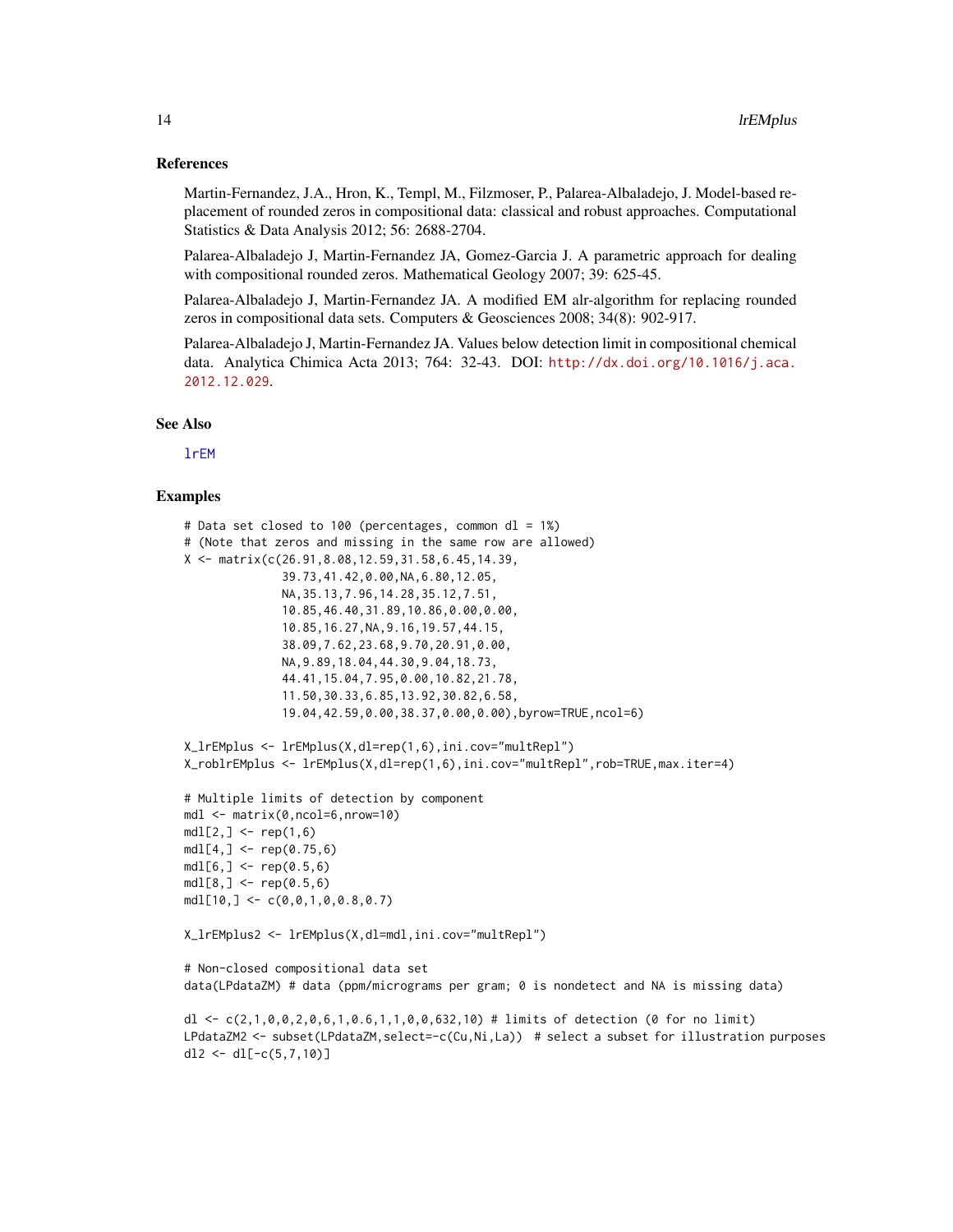#### <span id="page-14-0"></span>LPdataZM2\_lrEMplus <- lrEMplus(LPdataZM2,dl=dl2)

mdl *Water data set: matrix of limits of detection*

#### Description

Matrix of varying limits of detection for the [Water](#page-22-1) data set.

#### Usage

data(mdl)

#### Format

A [matrix](#page-0-0) with 100 rows and 4 columns.

#### Details

Three limits of detection (0.75, 1 and 1.25) were considered for Potassium, four for Arsenic (1.5, 3, 4 and 5), two for Sulphate (29 and 35) and no one for Calcium.

#### Examples

data(Water) data(mdl)

<span id="page-14-1"></span>multKM *Multiplicative Kaplan-Meier smoothing spline (KMSS) replacement*

#### Description

This function implements non-parametric multiplicative KMSS imputation of left-censored values (e.g. values below detection limit, rounded zeros) in compositional data sets. It is based on simulation from a smoothing spline fitted to the Kaplan-Meier (KM) estimate of the empirical cumulative distribution function (ECDF) of the data.

#### Usage

```
multKM(X, label = NULL, dl = NULL, n.draws = 1000, n.knots = NULL)
```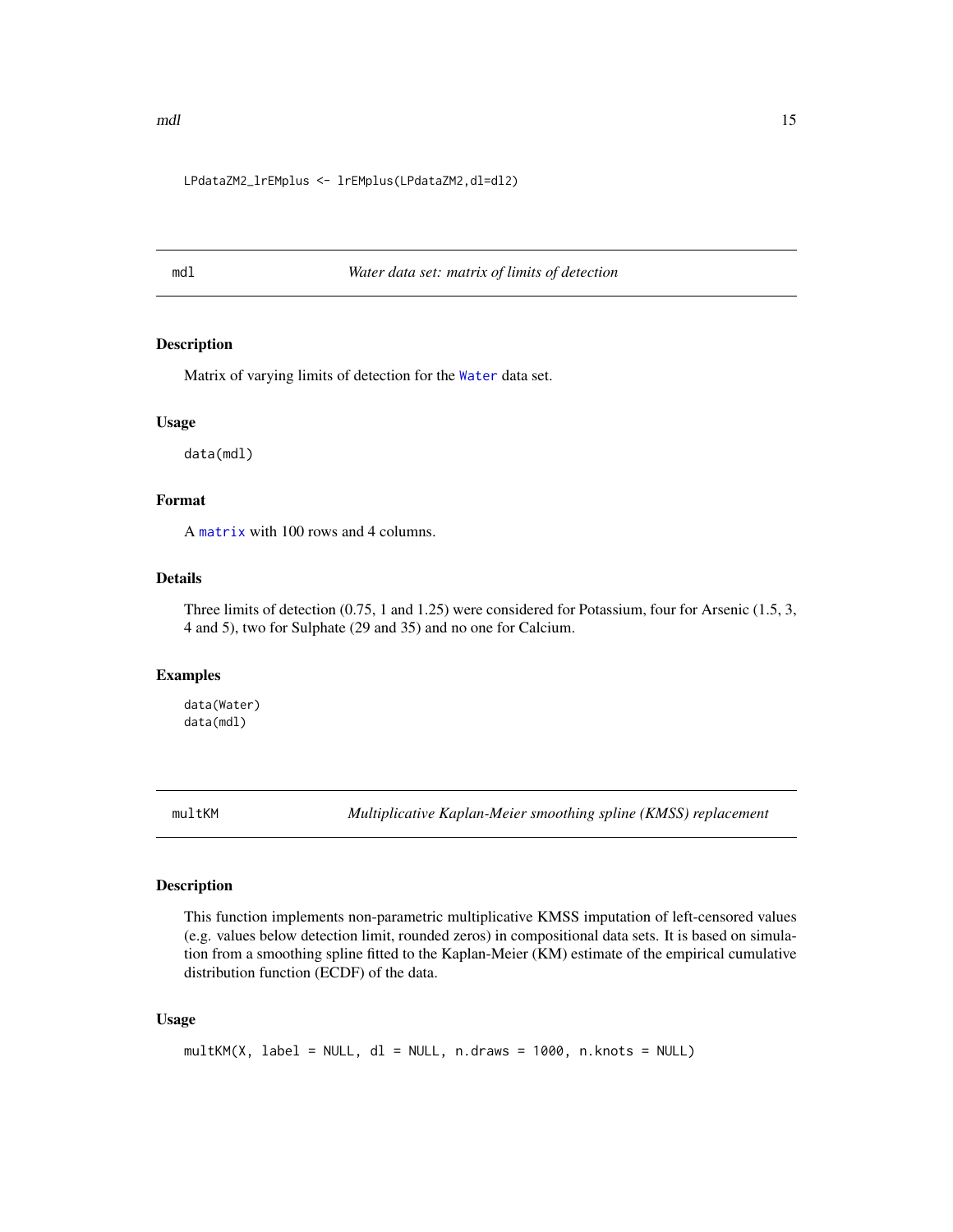#### <span id="page-15-0"></span>Arguments

| X       | Compositional data set (matrix or data. frame class).                                                                                                                                                             |
|---------|-------------------------------------------------------------------------------------------------------------------------------------------------------------------------------------------------------------------|
| label   | Unique label (numeric or character) used to denote unobserved left-censored<br>values in X.                                                                                                                       |
| d1      | Numeric vector or matrix of detection limits/thresholds. These must be given on<br>the same scale as X.                                                                                                           |
| n.draws | Number of random draws from the inverse KM ECDF generated to produce an<br>averaged imputed value (n.draws=1000, default).                                                                                        |
| n.knots | Integer or function giving the number of knots used for fitting a cubic smoothing<br>spline to the KM ECDF (see smooth. spline for default value). It allows for a<br>vector or list of settings per column of X. |

#### Details

This function imputes left-censored compositional values by averaging (geometric mean) n random draws (n.draws argument) from a cubic smoothing spline curve fitting the inverse KM ECDF below the corresponding limit of detection or censoring threshold. It then applies a multiplicative adjustment to preserve the multivariate compositional properties of the samples. It allows for either single (vector form) or multiple (matrix form, same size as X) limits of detection by component. Although note that it is equivalent to simple substitution by the limit of detection for singly censored components. Any threshold value can be set for non-censored elements (e.g. use 0 if no threshold for a particular column or element of the data matrix).

It produces an imputed data set on the same scale as the input data set. If X is not closed to a constant sum, then the results are adjusted to provide a compositionally equivalent data set, expressed in the original scale, which leaves the absolute values of the observed components unaltered.

The level of smoothing of the estimated spline can be controlled by the n.knots argument. The function [splineKM](#page-21-1) can assist in choosing a finer value, although the default setting works generally well.

#### Value

A [data.frame](#page-0-0) object containing the imputed compositional data set in the same scale as the original.

#### References

Palarea-Albaladejo J. and Martin-Fernandez J.A. zCompositions – R package for multivariate imputation of left-censored data under a compositional approach. Chemometrics and Intelligent Laboratory Systems 2015; 143: 85-96.

#### See Also

[zPatterns](#page-25-1), [splineKM](#page-21-1), [lrEM](#page-8-1), [lrDA](#page-6-1), [multRepl](#page-18-1), [multLN](#page-16-1), [cmultRepl](#page-1-1)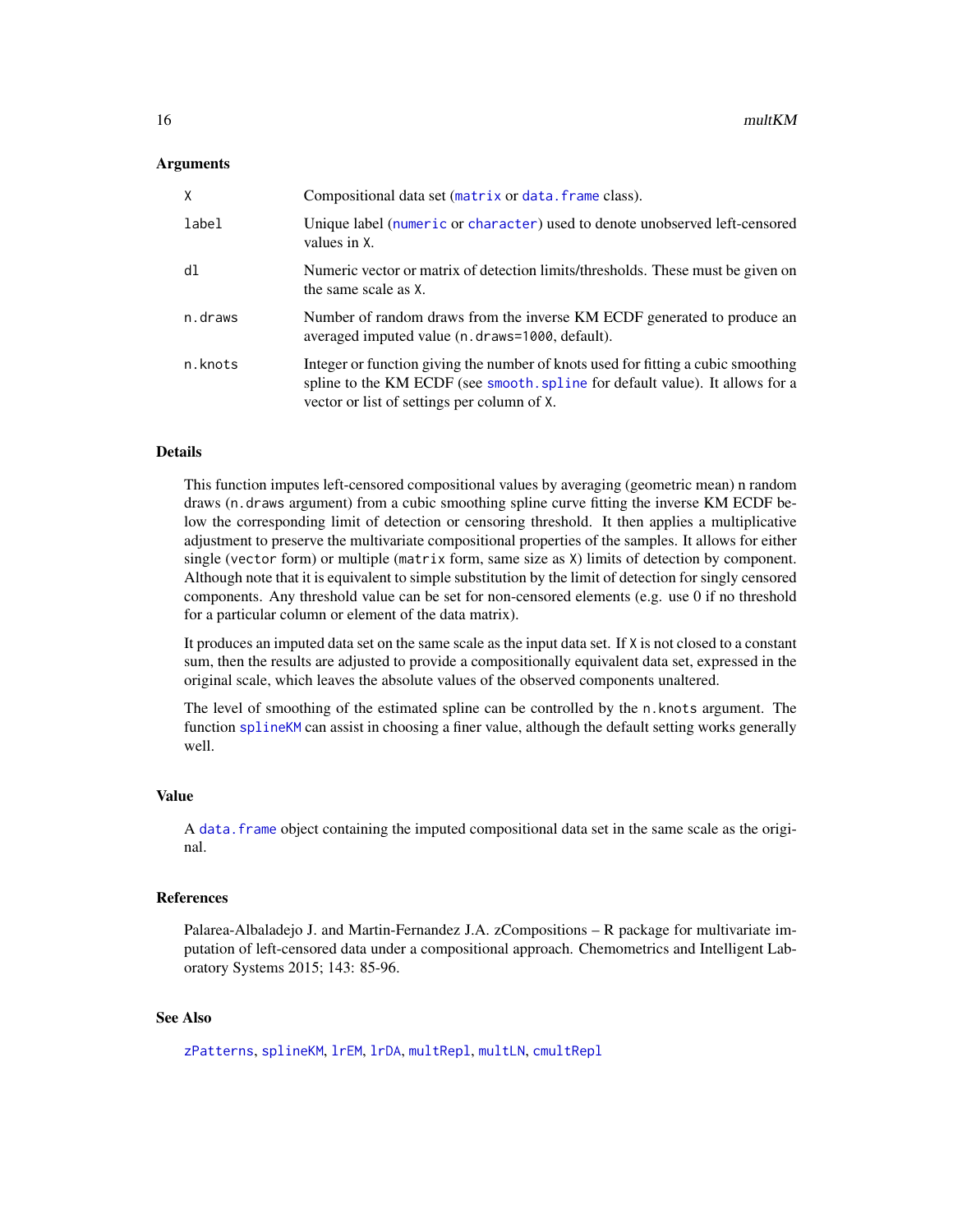#### <span id="page-16-0"></span> $multLN$  and the set of the set of the set of the set of the set of the set of the set of the set of the set of the set of the set of the set of the set of the set of the set of the set of the set of the set of the set of the

#### Examples

```
data(Water)
data(mdl) # matrix of limits of detection for Water
Water_multKM <- multKM(Water, label=0, dl=mdl)
# Different smoothing degree by component
Water_multKM2 <- multKM(Water,label=0,dl=mdl,n.knots=c(25,50,30,75))
# Easy to use for KM multiple imputation (m = 10)
Water.mi <- vector("list",length=10)
for (m in 1:10){
  Water.mi[[m]] <- multKM(Water,label=0,dl=mdl,n.draws=1)
}
```
<span id="page-16-1"></span>

multLN *Multiplicative lognormal replacement*

#### Description

This function implements model-based multiplicative lognormal imputation of left-censored values (e.g. values below detection limit, rounded zeros) in compositional data sets.

#### Usage

 $multLN(X, label = NULL, dl = NULL, rob = FALSE, random = FALSE)$ 

#### Arguments

| X      | Compositional data set (matrix or data. frame class).                                                                                                         |
|--------|---------------------------------------------------------------------------------------------------------------------------------------------------------------|
| label  | Unique label (numeric or character) used to denote unobserved left-censored<br>values in X.                                                                   |
| d1     | Numeric vector or matrix of detection limits/thresholds. These must be given on<br>the same scale as X.                                                       |
| rob    | Logical value. FALSE provides maximum-likelihood estimates of model param-<br>eters (default), TRUE provides robust estimates (see NADA package for details). |
| random | Logical value. Values imputed using either estimated geometric mean (FALSE,<br>default) or random values (TRUE) below the limit of detection.                 |

#### Details

By default, this function imputes left-censored compositional values by the estimated geometric mean of the values below the corresponding limit of detection or censoring threshold and applies a multiplicative adjustment to preserve the multivariate compositional properties of the samples. Alternatively, imputation can be carried out by random values below the limit of detection (random = TRUE) based on a normal distribution on the positive real line (see below).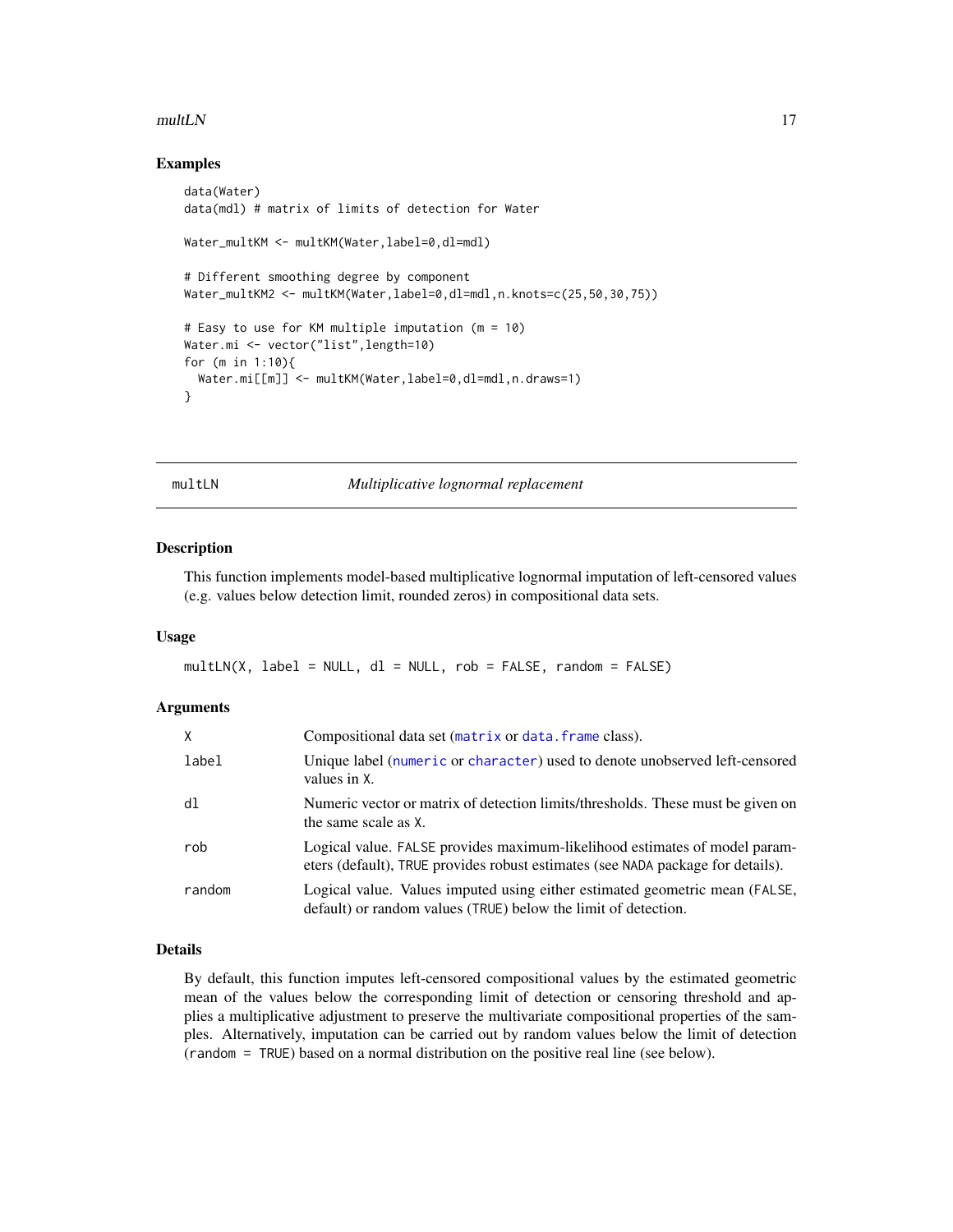<span id="page-17-0"></span>It depends on package NADA to produce the required model parameter estimates (either maximum likelihood or robust regression on order statistics). It allows for either single (vector form) or multiple (matrix form, same size as X) limits of detection by component. Any threshold value can be set for non-censored elements (e.g. use 0 if no threshold for a particular column or element of the data matrix).

It produces an imputed data set on the same scale as the input data set. If X is not closed to a constant sum, then the results are adjusted to provide a compositionally equivalent data set, expressed in the original scale, which leaves the absolute values of the observed components unaltered. Note that a normal distribution on the positive real line is considered. That is, it is defined with respect to a measure according to own geometry of the positive real line, instead of the standard lognormal based on the Lebesgue measure in real space.

#### Value

A [data.frame](#page-0-0) object containing the imputed compositional data set in the same scale as the original.

#### References

Mateu-Figueras G, Pawlowsky-Glahn V, Egozcue JJ. The normal distribution in some constrained sample spaces. SORT 2013; 37(1): 29-56.

Palarea-Albaladejo J, Martin-Fernandez JA. Values below detection limit in compositional chemical data. Analytica Chimica Acta 2013; 764: 32-43. DOI: [http://dx.doi.org/10.1016/j.aca.](http://dx.doi.org/10.1016/j.aca.2012.12.029) [2012.12.029](http://dx.doi.org/10.1016/j.aca.2012.12.029).

#### See Also

[zPatterns](#page-25-1), [lrEM](#page-8-1), [lrDA](#page-6-1), [multRepl](#page-18-1), [multKM](#page-14-1), [cmultRepl](#page-1-1)

#### Examples

```
# Data set closed to 100 (percentages, common dl = 1%)
X <- matrix(c(26.91,8.08,12.59,31.58,6.45,14.39,
              39.73,26.20,0.00,15.22,6.80,12.05,
              10.76,31.36,7.10,12.74,31.34,6.70,
              10.85,46.40,31.89,10.86,0.00,0.00,
              7.57,11.35,30.24,6.39,13.65,30.80,
              38.09,7.62,23.68,9.70,20.91,0.00,
              27.67,7.15,13.05,32.04,6.54,13.55,
              44.41,15.04,7.95,0.00,10.82,21.78,
              11.50,30.33,6.85,13.92,30.82,6.58,
              19.04,42.59,0.00,38.37,0.00,0.00),byrow=TRUE,ncol=6)
```
X\_multLN <- multLN(X,label=0,dl=rep(1,6))

```
# Multiple limits of detection by component
mdl <- matrix(0,ncol=6,nrow=10)
mdl[2,] < - rep(1,6)mdl[4, ] \leq rep(0.75, 6)mdl[6, ] \leq rep(0.5, 6)
```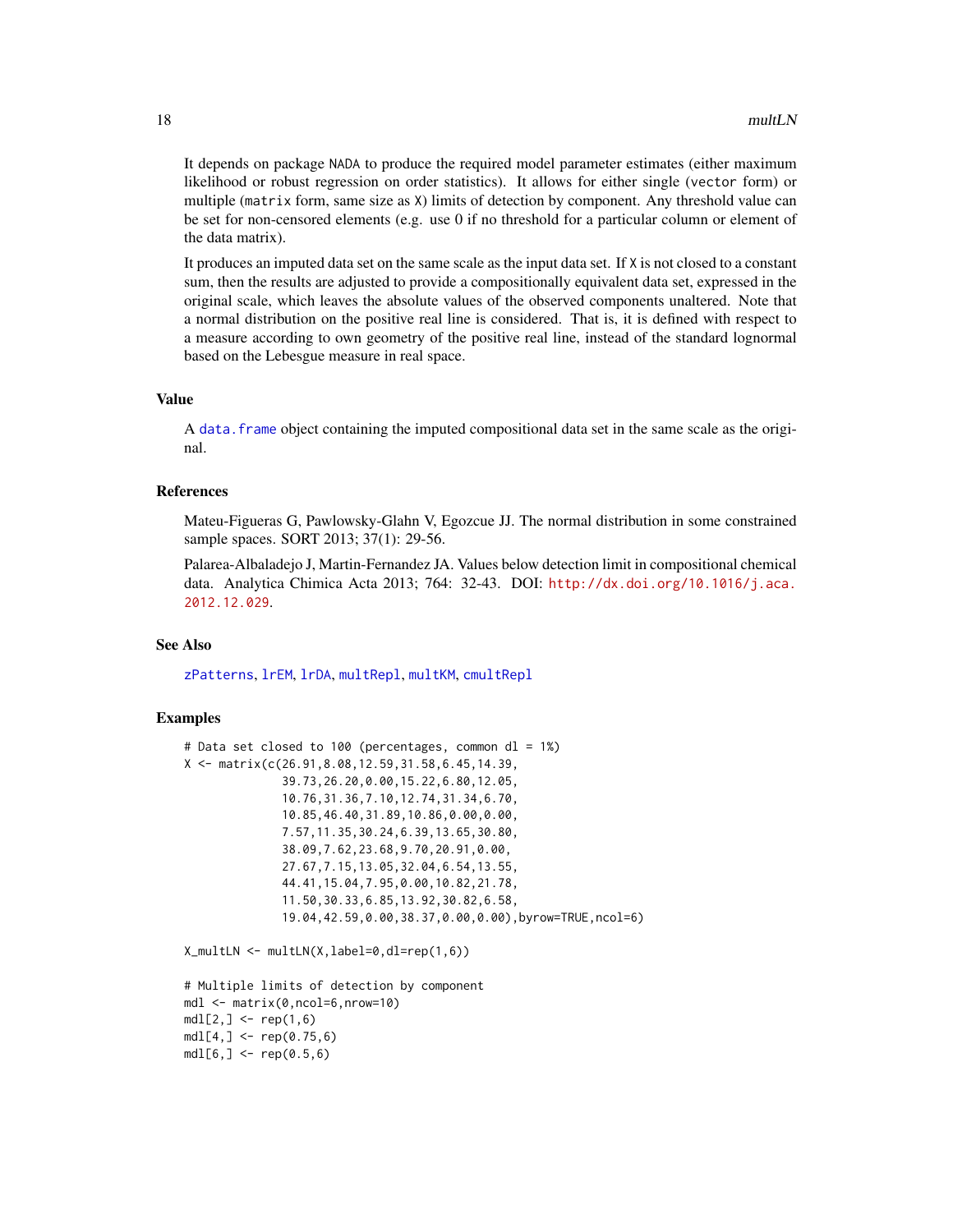#### <span id="page-18-0"></span>multRepl 2003 and 2009 and 2009 and 2009 and 2009 and 2009 and 2009 and 2009 and 2009 and 2009 and 2009 and 20

```
mdl[8, ] \leq - rep(0.5, 6)mdl[10, ] \leftarrow c(0, 0, 1, 0, 0.8, 0.7)X_multLN2 <- multLN(X,label=0,dl=mdl)
# Non-closed compositional data set
data(LPdata) # data (ppm/micrograms per gram)
dl <- c(2,1,0,0,2,0,6,1,0.6,1,1,0,0,632,10) # limits of detection (0 for no limit)
# Using ML for parameter estimation
LPdata_multLN <- multLN(LPdata,label=0,dl=dl)
# For comparison
LPdata[30:35,1:10]
round(LPdata_multLN[30:35,1:10],1)
# Using ROS for parameter estimation
LPdata_multLNrob <- multLN(LPdata,label=0,dl=dl,rob=TRUE)
round(LPdata_multLNrob[30:35,1:10],1)
# Using random values < dl
LPdata_multRLN <- multLN(LPdata,label=0,dl=dl,random=TRUE)
round(LPdata_multRLN[30:35,1:10],1)
# Two subsets of limits of detection (using e.g. ML parameter estimation)
data(LPdata)
dl <- c(2,1,0,0,2,0,6,1,0.6,1,1,0,0,632,10) # limits of detection (0 for no limit)
 # DLs for first 50 samples of LPdata
dl1 <- matrix(rep(1,50),ncol=1)%*%dl
 # DLs for last 46 samples of LPdata
dl2 <- matrix(rep(1,46),ncol=1)%*%c(1,0.5,0,0,2.5,0,5.5,0.75,0.3,1.5,1,0,0,600,8)
mdl <- rbind(dl1,dl2)
LPdata_multLN2 <- multLN(LPdata,label=0,dl=mdl)
```
<span id="page-18-1"></span>

multRepl *Multiplicative simple replacement*

#### Description

This function implements non-parametric multiplicative simple imputation of left-censored values (e.g. values below detection limit, rounded zeros) in compositional data sets.

#### Usage

```
multRepl(X, label = NULL, dl = NULL, delta = 0.65)
```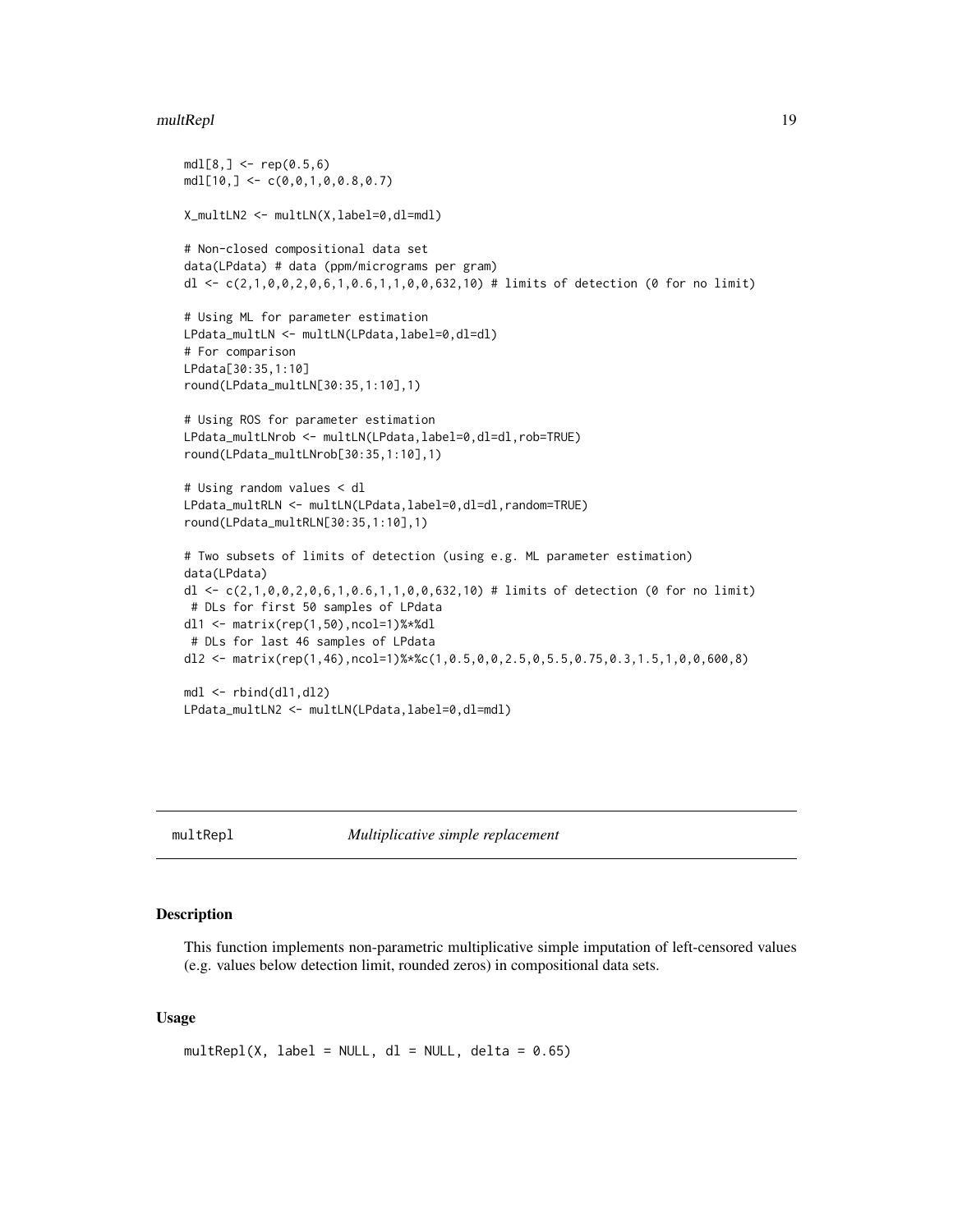#### <span id="page-19-0"></span>Arguments

| X     | Compositional vector (numeric class) or data set (matrix or data, frame class).                         |
|-------|---------------------------------------------------------------------------------------------------------|
| label | Unique label (numeric or character) used to denote unobserved left-censored<br>values in X.             |
| d1    | Numeric vector or matrix of detection limits/thresholds. These must be given on<br>the same scale as X. |
| delta | Delta parameter (fraction of the threshold) used in proportions (default = $0.65$ ).                    |

#### Details

This function imputes left-censored compositional values by a given fraction delta of the corresponding limit of detection and applies a multiplicative adjustment to preserve the multivariate compositional properties of the samples. It allows for either single (vector form) or multiple (matrix form, same size as X) limits of detection by component. Any threshold value can be set for non-censored elements (e.g. use 0 if no threshold for a particular column or element of the data matrix).

It produces an imputed data set on the same scale as the input data set. If X is not closed to a constant sum, then the results are adjusted to provide a compositionally equivalent data set, expressed in the original scale, which leaves the absolute values of the observed components unaltered. Note that this adjustment only applies to data sets and not when a single composition is entered. In this latter case, the composition is treated as a closed vector.

#### Value

A [data.frame](#page-0-0) object containing the imputed compositional vector or data set in the same scale as the original.

#### **References**

Martin-Fernandez JA, Barcelo-Vidal C, Pawlowsky-Glahn V. Dealing with zeros and missing values in compositional data sets using nonparametric imputation. Mathematical Geology 2003; 35: 253- 78.

Palarea-Albaladejo J, Martin-Fernandez JA. Values below detection limit in compositional chemical data. Analytica Chimica Acta 2013; 764: 32-43. DOI: http://dx.doi.org/10.1016/j.aca.2012.12.029.

#### See Also

[zPatterns](#page-25-1), [lrEM](#page-8-1), [lrDA](#page-6-1), [multLN](#page-16-1), [multKM](#page-14-1), [cmultRepl](#page-1-1)

#### Examples

```
# A compositional vector (NA indicates nondetect)
y <- c(0.6,NA,0.25,0.03,0.12,NA)
dl \leftarrow c(0, 0.01, 0, 0, 0, 0.005)# Using the default delta = 0.65
yr <- multRepl(y,label=NA,dl=dl)
round(yr,4)
```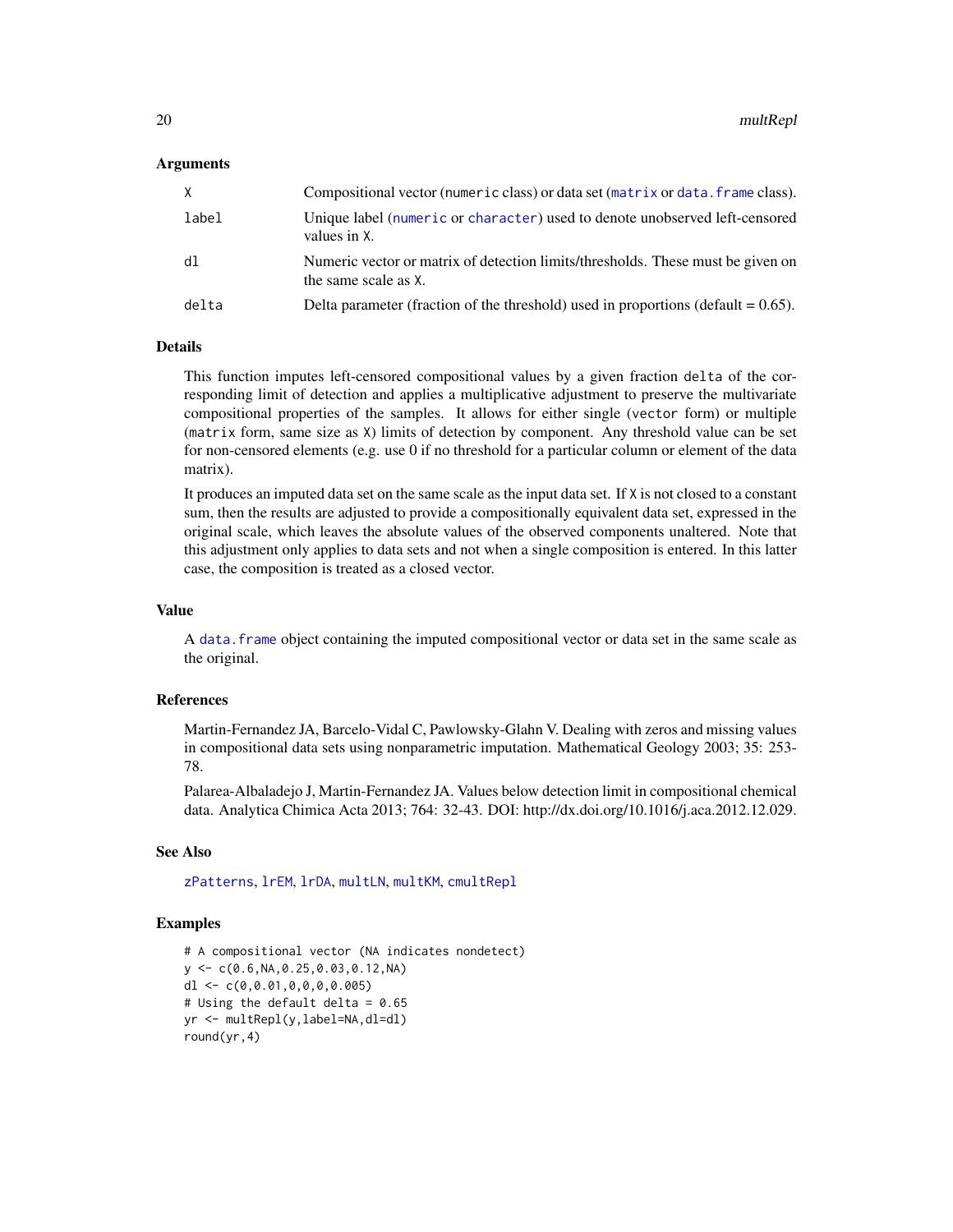```
# Data set closed to 100 (percentages, common dl = 1%)
X <- matrix(c(26.91,8.08,12.59,31.58,6.45,14.39,
              39.73,26.20,0.00,15.22,6.80,12.05,
              10.76,31.36,7.10,12.74,31.34,6.70,
              10.85,46.40,31.89,10.86,0.00,0.00,
              7.57,11.35,30.24,6.39,13.65,30.80,
              38.09,7.62,23.68,9.70,20.91,0.00,
              27.67,7.15,13.05,32.04,6.54,13.55,
              44.41,15.04,7.95,0.00,10.82,21.78,
              11.50,30.33,6.85,13.92,30.82,6.58,
              19.04,42.59,0.00,38.37,0.00,0.00),byrow=TRUE,ncol=6)
X_multRepl <- multRepl(X,label=0,dl=rep(1,6))
# Multiple limits of detection by component
mdl <- matrix(0,ncol=6,nrow=10)
mdl[2, ] \leq rep(1, 6)mdl[4, ] \leq rep(0.75, 6)mdl[6, ] \leq rep(0.5, 6)mdl[8, ] \leq rep(0.5, 6)mdl[10, ] \leftarrow c(0, 0, 1, 0, 0.8, 0.7)X_multRepl2 <- multRepl(X,label=0,dl=mdl)
# Non-closed compositional data set
data(LPdata) # data (ppm/micrograms per gram)
dl <- c(2,1,0,0,2,0,6,1,0.6,1,1,0,0,632,10) # limits of detection (0 for no limit)
LPdata_multRepl <- multRepl(LPdata,label=0,dl=dl)
# Two subsets of limits of detection
data(LPdata)
dl <- c(2,1,0,0,2,0,6,1,0.6,1,1,0,0,632,10) # limits of detection (0 for no limit)
 # DLs for first 50 samples of LPdata
dl1 <- matrix(rep(1,50),ncol=1)%*%dl
 # DLs for last 46 samples of LPdata
dl2 <- matrix(rep(1,46),ncol=1)%*%c(1,0.5,0,0,2.5,0,5.5,0.75,0.3,1.5,1,0,0,600,8)
mdl <- rbind(dl1,dl2)
LPdata_multRepl2 <- multRepl(LPdata,label=0,dl=mdl)
```
Pigs *Pigs data set*

#### Description

Count data set consisting of scan sample behavioural observations of a group of 29 sows during a day from 7:30am to 3:30pm, and recorded every 5 minutes (97 times). Six locations were considered: straw bed (BED), half in the straw bed (HALF.BED), dunging passage (PASSAGE), half in the dunging passage (HALF.PASS), feeder (FEEDER) and half in the feeder (HALF.FEED).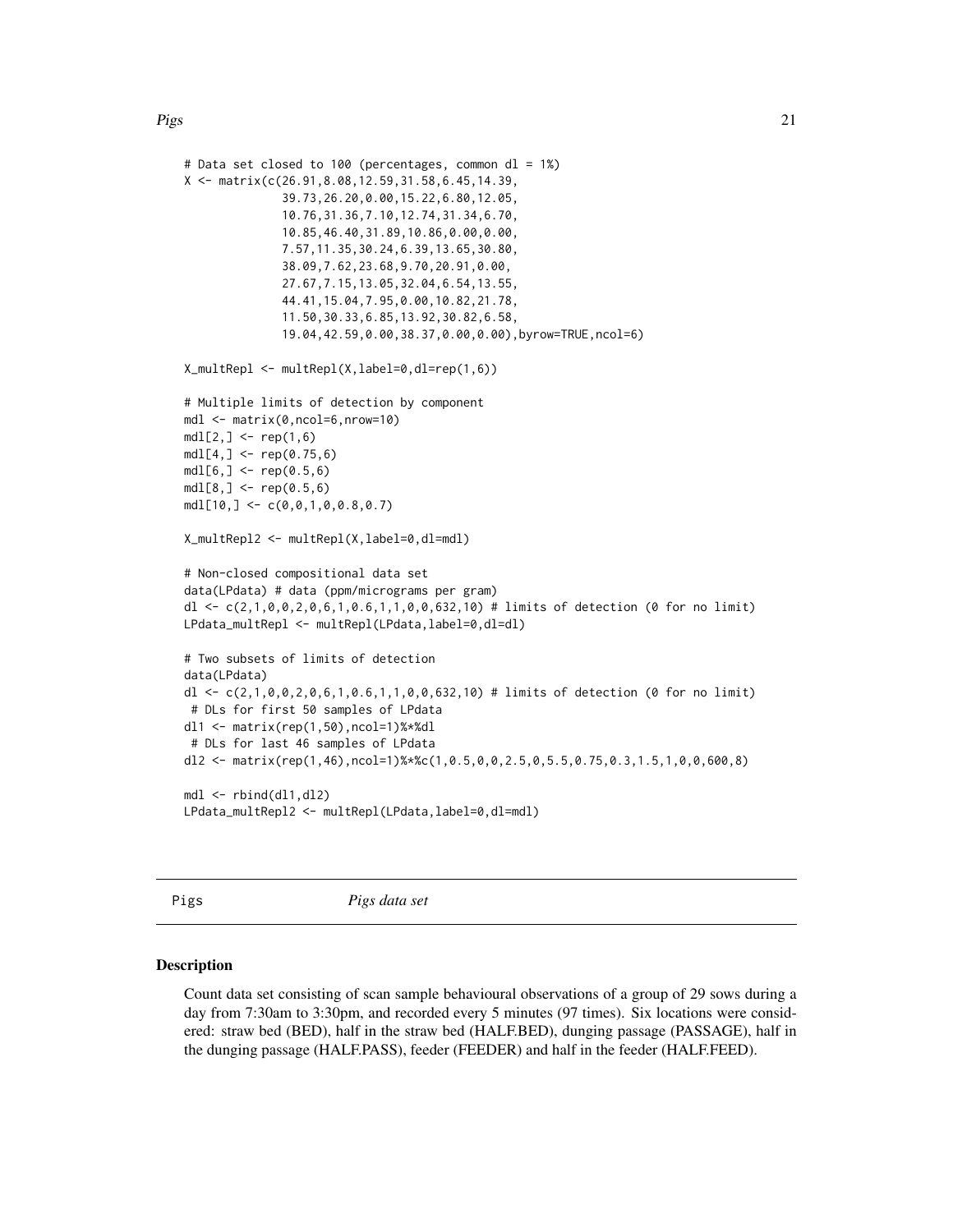#### Usage

data(Pigs)

#### Format

A [data.frame](#page-0-0) with 29 observations on the following 6 variables.

BED a numeric vector

HALF.BED a numeric vector

PASSAGE a numeric vector

HALF.PASS a numeric vector

FEEDER a numeric vector

HALF.FEED a numeric vector

#### Source

Data set kindly provided by the Animal Behaviour and Welfare group at Scotland's Rural College (SRUC), Scotland, UK.

#### Examples

data(Pigs)

<span id="page-21-1"></span>splineKM *Display Kaplan-Meier empirical cumulative distribution function and smoothing spline curve fit*

#### Description

This function shows the empirical cumulative distribution function (ECDF) for left-censored data as estimated by the Kaplan-Meier (KM) method and a cubic smoothing spline fitted to it (KMSS method, see [multKM](#page-14-1)).

#### Usage

```
splitneKM(x, label = NULL, dl = NULL, n.knots = NULL,
            legend.pos = "bottomright",
            ylab = "ECDF", xlab = "Value",
            col.km = "black", \; lty.km = 1, \; lwd.km = 1,col.sm = "red", lty.sm = 2, lwd.sm = 2, ...
```
<span id="page-21-0"></span>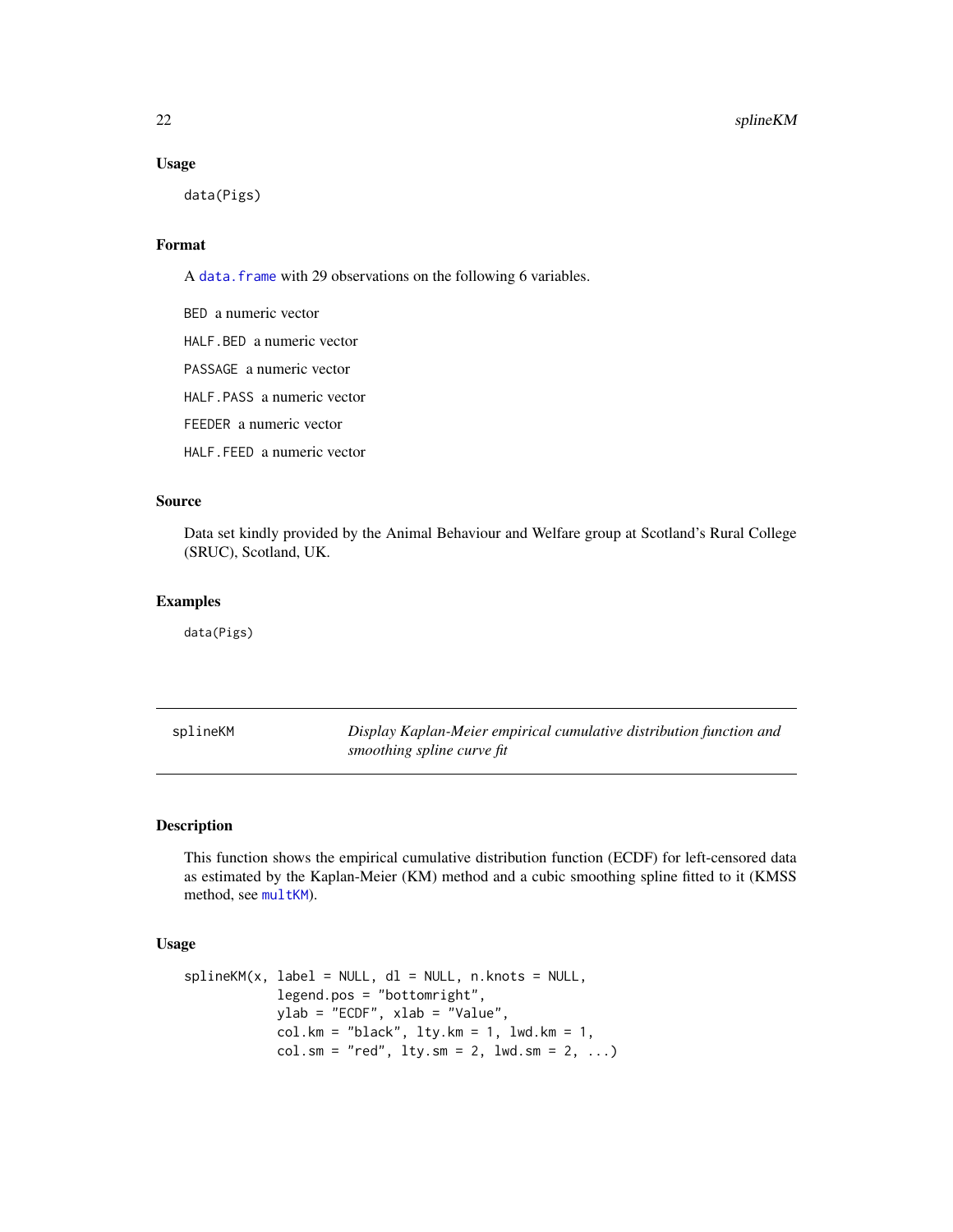#### <span id="page-22-0"></span>Water 23

#### Arguments

| X          | Numerical data vector (vector class).                                                                                                                                   |
|------------|-------------------------------------------------------------------------------------------------------------------------------------------------------------------------|
| label      | Unique label (numeric or character) used to denote left-censored values in x.                                                                                           |
| dl         | Numeric vector of detection limits/thresholds for each element of x (same length<br>as x). These must be given on the same scale as $x$ (use e.g. 0 for detected data). |
| n.knots    | Integer or function giving the number of knots used for fitting a cubic smoothing<br>spline to the KM ECDF (see smooth. spline for default value).                      |
| legend.pos | Location of the graph legend. Choose one amongst "bottomleft", "bottomright"<br>(default), "topleft" or "topright".                                                     |
| ylab       | Title for y-axis.                                                                                                                                                       |
| xlab       | Title for x-axis.                                                                                                                                                       |
| col.km     | Plotting color for KM ECDF (see base graphical parameters par).                                                                                                         |
| lty.km     | Line type for KM ECDF (see base graphical parameters par).                                                                                                              |
| lwd.km     | Line width for KM ECDF (see base graphical parameters par).                                                                                                             |
| col.sm     | Plotting color for smoothing spline curve.                                                                                                                              |
| $lty$ .sm  | Line style for smoothing spline curve.                                                                                                                                  |
| $1$ wd.sm  | Line width for smoothing spline curve.                                                                                                                                  |
| .          | Other graphical parameters.                                                                                                                                             |

#### Value

Graphical output.

#### Examples

```
data(Water)
data(mdl)
# Examine default spline smoothed KM ECDF fit for Potassium and Sulphate
splineKM(Water[,1],label=0,mdl[,1])
splineKM(Water[,4],label=0,mdl[,4],xlim=c(28,41))
# Reduce to 5 knots for Potassium
splineKM(Water[,1],label=0,mdl[,1],n.knots=5)
```
<span id="page-22-1"></span>Water *Water data set*

#### Description

100 simulated samples of a 4-part groundwater composition in percentage subject to multiple limits of detection by component. The associated matrix of limits of detection is stored in mdl.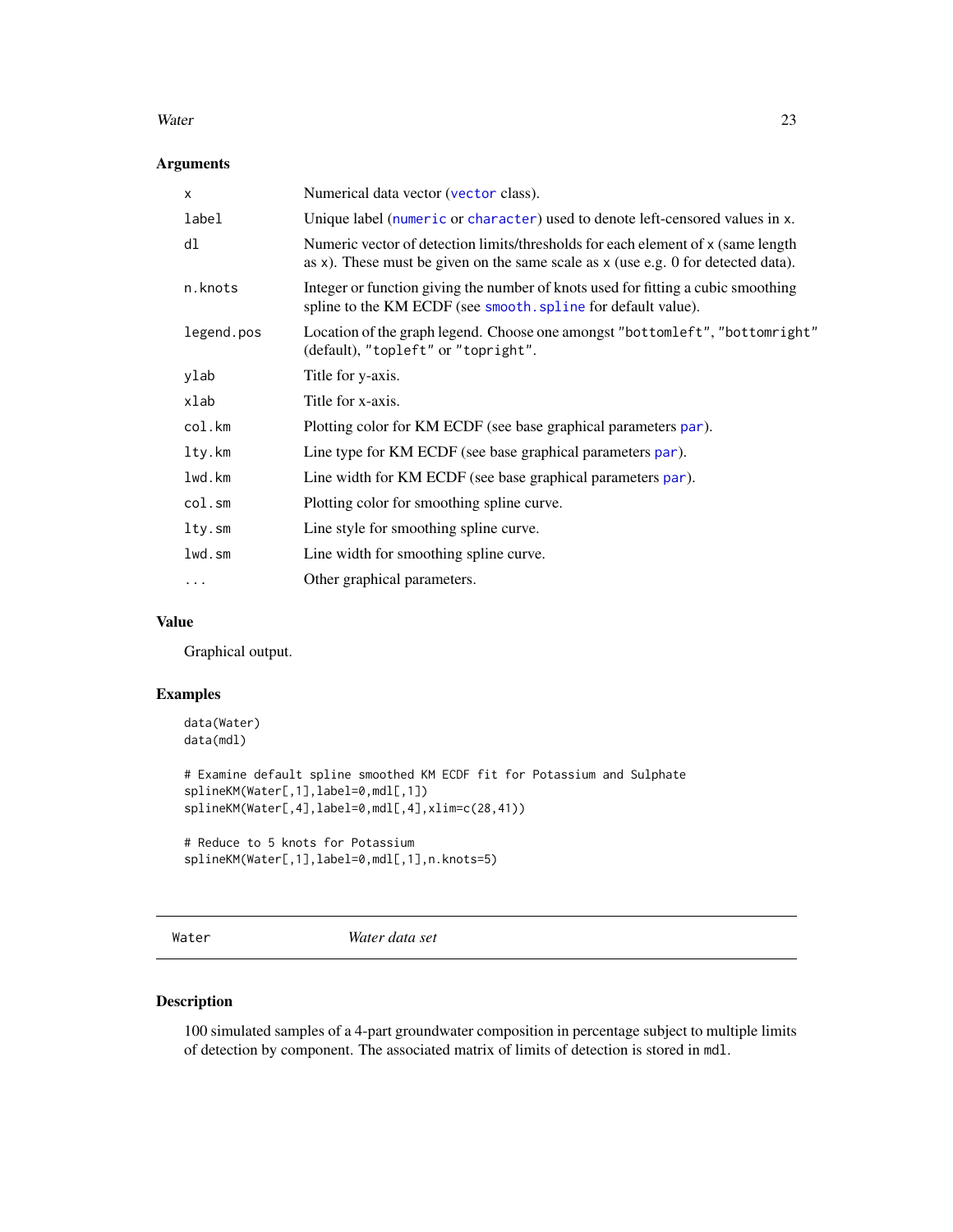#### Usage

data(Water)

#### Format

A [data.frame](#page-0-0) with 100 observations on the following 4 variables.

Potassium a numeric vector

Arsenic a numeric vector

Calcium a numeric vector

Sulphate a numeric vector

#### Details

Three limits of detection (0.75, 1 and 1.25) were considered for Potassium, four for Arsenic (1.5, 3, 4 and 5), two for Sulphate (29 and 35) and no one for Calcium. In the case of Sulphate, the detection limit equal to 29 is the minimum value registered for that component. All nondetects coded as 0.

#### Examples

```
data(Water)
zPatterns(Water,label=0)
```
zCompositions *Treatment of zeros and nondetects in compositional data sets*

#### Description

Following compositional data analysis principles, this package provides simple and friendly tools to explore and impute zeros, left-censored (such as rounded zeros or values below single or multiple limits of detection; a.k.a nondetects) and missing data; including zero pattern/group-wise data analysis and testing procedures.

#### Details

| zCompositions |
|---------------|
| Package       |
| 1.2.0         |
| 2019-02-18    |
| $GPL (= 2)$   |
|               |

<span id="page-23-0"></span>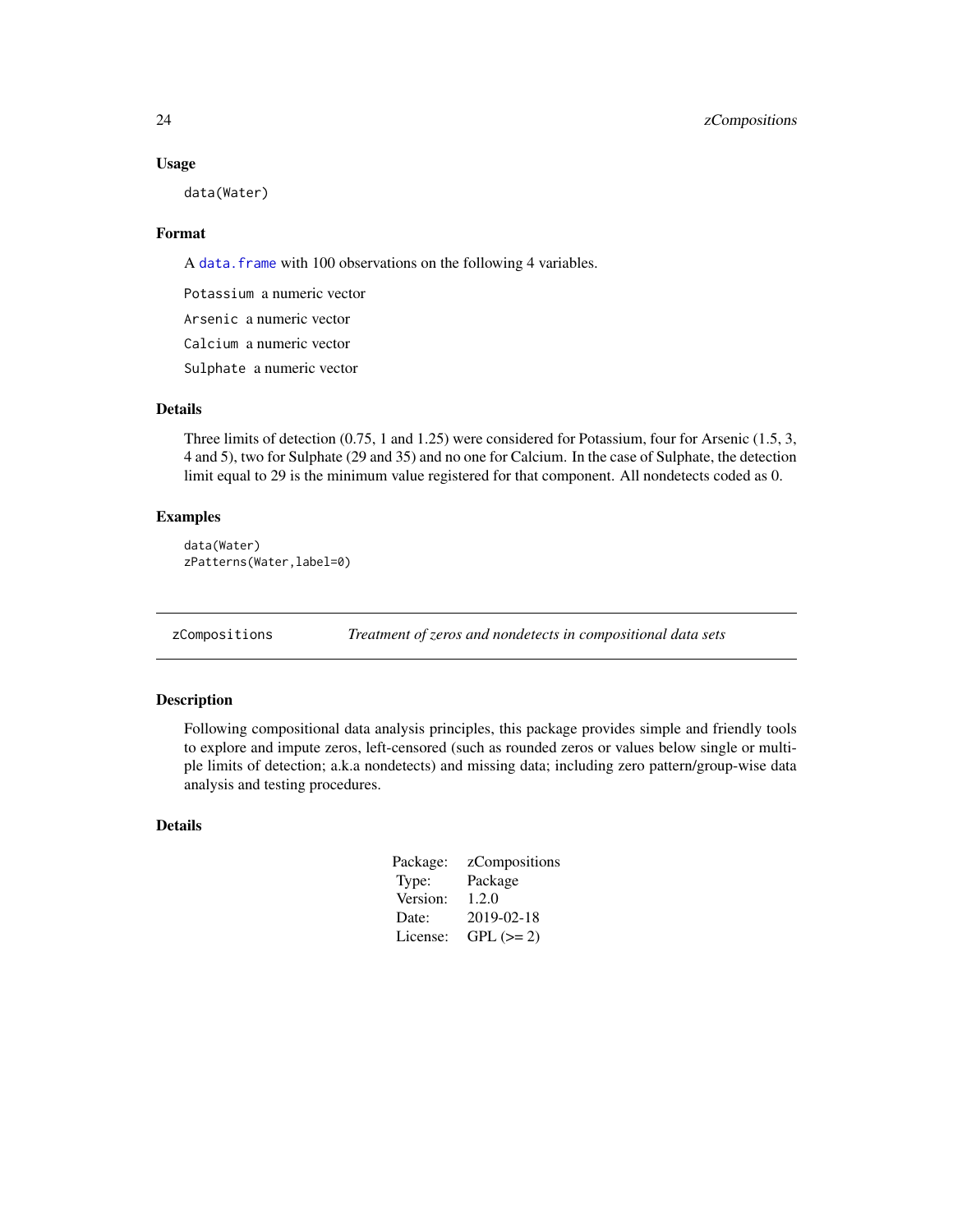#### zCompositions 25

#### Author(s)

Javier Palarea-Albaladejo and Josep Antoni Martin-Fernandez

Maintainer: Javier Palarea-Albaladejo <javier.palarea@bioss.ac.uk>

#### **References**

Martin-Fernandez, J.A., Barcelo-Vidal, C., Pawlowsky-Glahn, V., 2003. Dealing with zeros and missing values in compositional data sets using nonparametric imputation. Mathematical Geology 35 (3): 253-27.

Martin-Fernandez, J.A., Hron, K., Templ, M., Filzmoser, P., Palarea-Albaladejo, J., 2012. Modelbased replacement of rounded zeros in compositional data: Classical and robust approaches. Computational Statistics and Data Analysis 56: 2688-2704.

Martin-Fernandez, J.A., Hron, K., Templ, M., Filzmoser, P., Palarea-Albaladejo, J., 2015. Bayesianmultiplicative treatment of count zeros in compositional data sets. Statistical Modelling 15 (2): 134-158.

Palarea-Albaladejo, J., Martin-Fernandez, J.A., Gomez-Garcia, J., 2007. A parametric approach for dealing with compositional rounded zeros. Mathematical Geology 39 (7): 625-645.

Palarea-Albaladejo, J., Martin-Fernandez, J.A., 2008. A modified EM alr-algorithm for replacing rounded zeros in compositional data sets. Computers & Geosciences 34 (8): 902-917.

Palarea-Albaladejo, J., Martin-Fernandez, J.A., 2013. Values below detection limit in compositional chemical data. Analytica Chimica Acta 764: 32-43.

Palarea-Albaladejo, J., Martin-Fernandez J.A., Olea, R.A., 2014. A bootstrap estimation scheme for chemical compositional data with nondetects. Journal of Chemometrics 28: 585-599.

Palarea-Albaladejo J. and Martin-Fernandez J.A., 2015. zCompositions – R package for multivariate imputation of left-censored data under a compositional approach. Chemometrics and Intelligent Laboratory Systems 143: 85-96.

#### See Also

Aitchison, J., 1986. The Statistical Analysis of Compositional Data. Monographs on Statistics and Applied Probability. Chapman and Hall Ltd., London, UK (re-edited in 2003 with additional material).

Filzmoser, P., Hron, K., Templ, M., 2018. Applied Compositional Data Analysis. With Worked Examples in R. Springer, Switzerland.

Pawlowsky-Glahn, V., Buccianti, A. (Eds.), 2011. Compositional Data Analysis: Theory and Applications. John Wiley & Sons, Ltd., Chichester,UK.

Pawlowsky-Glahn, V., Egozcue, J.J., Tolosana-Delgado, R., 2015. Modeling and analysis of compositional data. John Wiley & Sons, Ltd., Chichester, UK.

van den Boogaart, K.G., Tolosana-Delgado, R., 2013, Analyzing Compositional Data with R. Springer-Verlag, Berlin, Germany.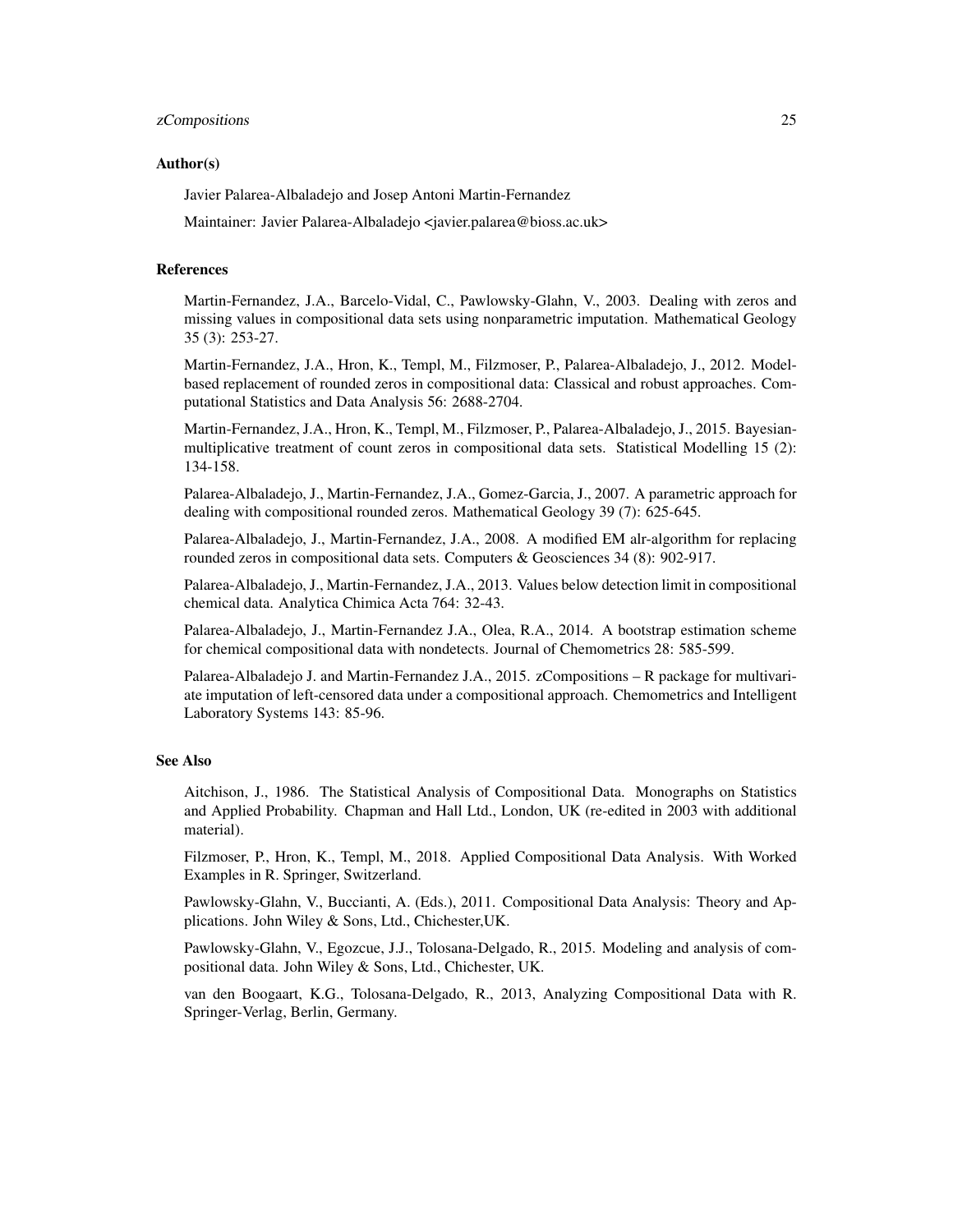<span id="page-25-1"></span><span id="page-25-0"></span>

#### Description

This function summarises the patterns of zero and/or missing values in a data set and returns a vector of pattern numbers.

#### Usage

```
zPatterns(X, label = NULL, plot = TRUE,axis.labels = c("Component", "Pattern number"),
             bar.colors = c("red3", "red3"), bar.labels = FALSE,
             show.means = FALSE, round.means = 2, cex.means = 1,
             type.means = c("cgm", "am"),
             cell.colors = c("dodgerblue", "white"),
             cell.labels = c(label, paste("No", label)), cex.axis = 1.1,
             grid.color = "black", grid.lty = "dotted",
             legend = TRUE, suppress.print = FALSE, ...)
```
#### Arguments

| X           | Data set (matrix or data. frame class).                                                                                                                                                               |
|-------------|-------------------------------------------------------------------------------------------------------------------------------------------------------------------------------------------------------|
| label       | Unique label (numeric or character) used to identify zero or unobserved val-<br>ues in $X$ .                                                                                                          |
| plot        | Logical value indicating whether a graphical summary of the patterns is pro-<br>duced or not (default plot=TRUE).                                                                                     |
| axis.labels | Vector of axis labels for the table of patterns (format $c("x-axis", "y-axis"))$ .                                                                                                                    |
| bar.colors  | Colors for the margin barplots (format c("col.top","col.right")).                                                                                                                                     |
| bar.labels  | Logical value indicating if labels showing percentages must be added to the<br>margin barplots (default bar. labels=FALSE).                                                                           |
| show.means  | Logical value indicating if mean values by pattern are shown on the graphical<br>summary table (default show.means=FALSE).                                                                            |
| round.means | When show means=TRUE, number of decimal places for the mean values shown<br>$(2=default).$                                                                                                            |
| cex.means   | When show.means=TRUE, numeric character expansion factor; character size for<br>the mean values shown (1=default).                                                                                    |
| type.means  | When show means=TRUE, statistic used for computing the means. Either com-<br>positional geometric mean (type means=cgm, in percentage units, default) or<br>standard arithmetic mean (type.means=am). |
| cell.colors | Vector of colors for the table cells (format c ("col.unobserved", "col.observed")).                                                                                                                   |
| cell.labels | Labels for the cells (format c("Unobserved", "Observed"), default c(label, paste("No", label))).                                                                                                      |
| cex.axis    | Axis labels scaling factor relative to default.                                                                                                                                                       |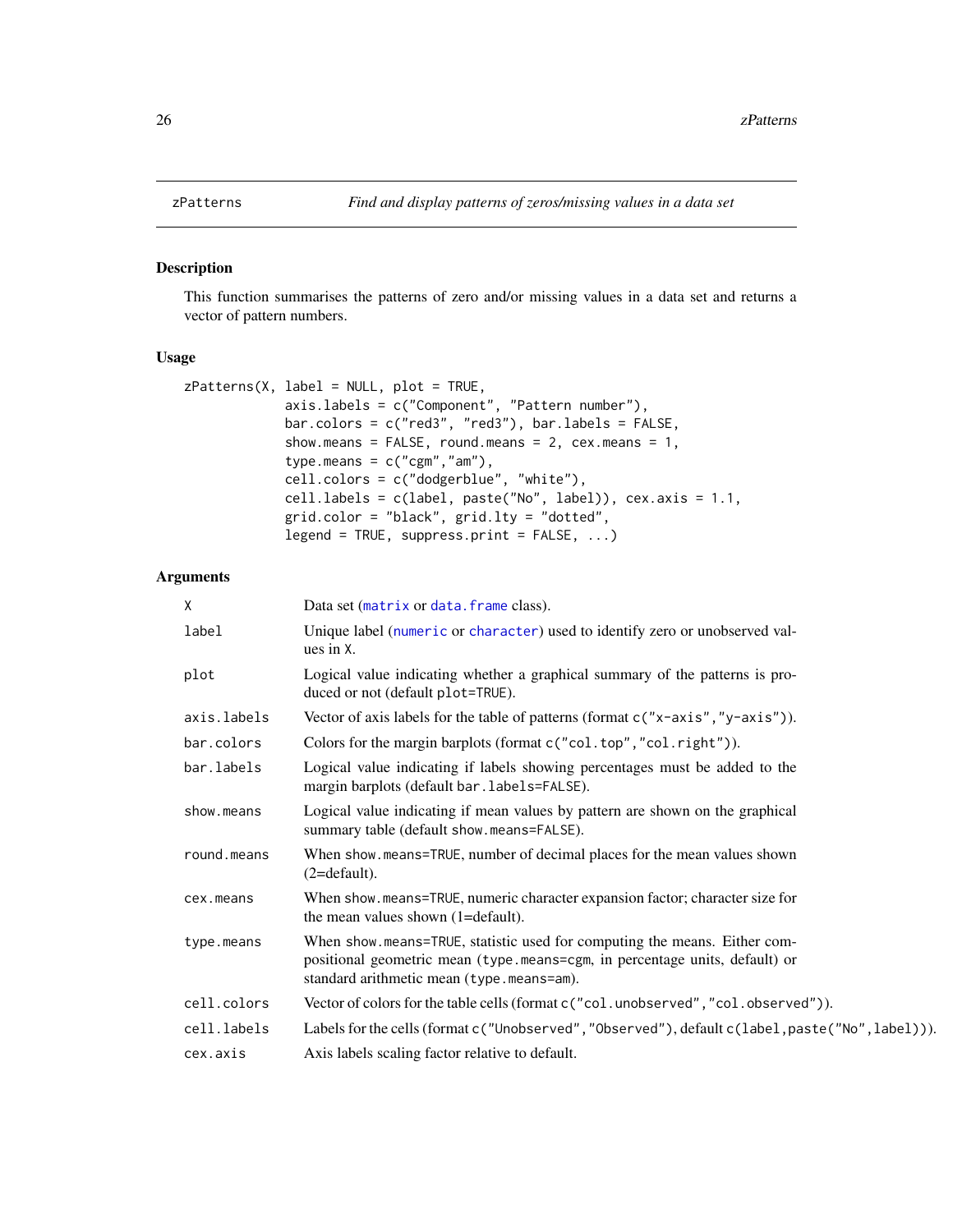#### <span id="page-26-0"></span>zPatterns 27

| grid.color | Color of the grid lines (default "black").                                   |
|------------|------------------------------------------------------------------------------|
| grid.lty   | Style of the grid lines (default "dotted", see 1ty in par).                  |
| legend     | Logical value indicating if a legend must be included (default legend=TRUE). |
|            | suppress.print Suppress printed feedback (default suppress.print=FALSE).     |
| $\ddotsc$  | Other graphical parameters.                                                  |

#### Value

Vector of pattern IDs corresponding to each row of X.

By default, a summary table is printed showing patterns in the data according to label and some summary statistics: number of zero/missing components by pattern (No.Unobs), pattern frequency (absolute and percentage), percentage zero/missing values by component (column) and overall percentage of zero/missing values in the data set. The symbols + and - indicate, respectively, zero/missing and observed components within each pattern. A graphical version of the summary table is returned including barplots on the margins displaying percentage zero/missing and compositional geometric means by pattern (if show.means=TRUE; expressed in percentage scale). Common arithmetic means can be also shown for the case of ordinary data (type.means="am"), however this is not recommended for compositional data.

A warning message is shown if zeros or NA values not identified by label are present in the data set. These will be ignored for the graphical display and numerical summaries of patterns, which will be only based on label.

Note that zeros and missing data can be dealt with simultaneously using the lrEMplus function.

#### See Also

[lrEM](#page-8-1), [lrEMplus](#page-11-1), [lrDA](#page-6-1), [multRepl](#page-18-1), [multLN](#page-16-1), [multKM](#page-14-1), [cmultRepl](#page-1-1)

#### Examples

zPatterns(LPdataZM,label=NA)

```
data(LPdata)
pattern.ID <- zPatterns(LPdata,label=0)
LPdata[pattern.ID==5,]
LPdata[pattern.ID==7,]
LPdata[pattern.ID==10,]
# Modify cell labels and show percentages along with barplots
pattern.ID <- zPatterns(LPdata,label=0,
              cell.labels=c("Zero","Non-zero"),bar.labels=TRUE)
# Show compositional geometric means (in %) per zero pattern
zPatterns(LPdata, label=0, show.means=TRUE)
# Data sest with zeros and missing data (0 = zero; NA = missing) (see lrEMplus function).
data(LPdataZM)
# Show missingness patterns only
```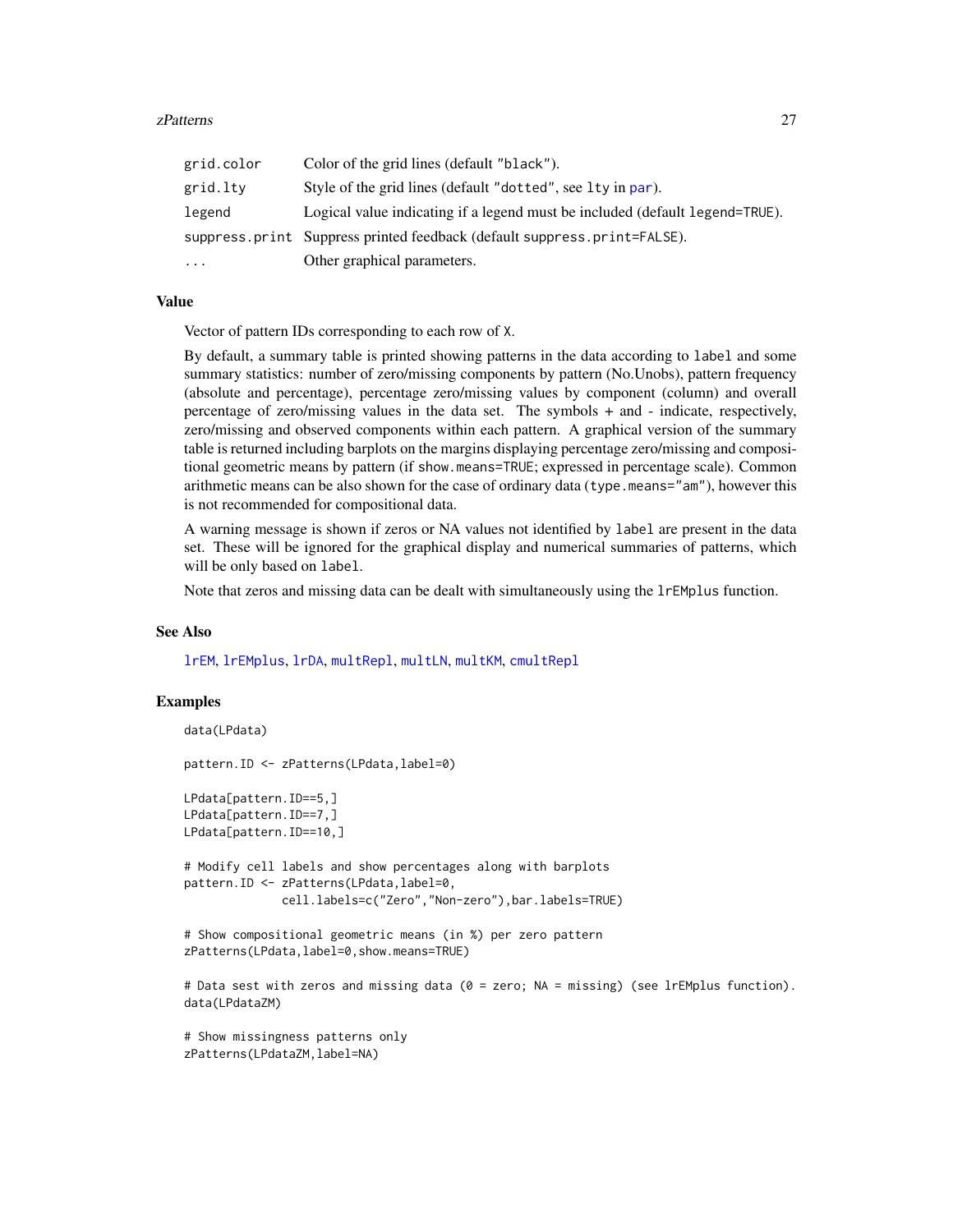<span id="page-27-0"></span># Show zero patterns only and means by pattern based on available data # (blanks indicate not enough data available for computation) zPatterns(LPdataZM, label=0, show.means=TRUE)

<span id="page-27-1"></span>zVarArray *Variation array for grouped data*

#### Description

This function returns overall and separate variation arrays for groups in a compositional data set. Groups can be defined by either zero/unobserved data patterns or by a grouping factor in fully observed zero-free data sets.

#### Usage

 $zVarArray(X, label = 0, groups = NULL, suppress.print = FALSE)$ 

#### Arguments

| X.     | Compositional data set (matrix or data, frame class).                                                      |
|--------|------------------------------------------------------------------------------------------------------------|
| label  | Unique label (numeric or character) used to denote zero or unobserved data<br>in $X$ (label = 0, default). |
| groups | Grouping factor in fully observed zero-free data sets (groups = NULL, default).                            |
|        | suppress.print Suppress printed feedback (suppress.print = FALSE, default).                                |

#### Details

This function is mainly aimed to investigate heterogeneous relative variation structures in compositional data sets containing zeros or unobserved values. For each pattern of zero or unobserved values, log-ratio variances (upper triangle of variation matrix) and means (lower triangle of variation matrix) are computed from the available data. Note that (1) NAs are produced for log-ratio variances and means in groups containing less than two observations, and (2) at least two components must be available in each group to compute log-ratios.

The overall estimate is obtained across groups by pairwise deletion. Note that, unlike the ordinary [var](#page-0-0) function, maximum likelihood estimates of the variances are computed. That is, the observed sum of squares is divided by the corresponding number of observations n and not by n-1.

Group-wise variation arrays can be obtained from fully observed zero-free data by setting a grouping factor using the argument groups.

#### Value

List of variation arrays by pattern/group and overall.

#### See Also

[zPatterns](#page-25-1)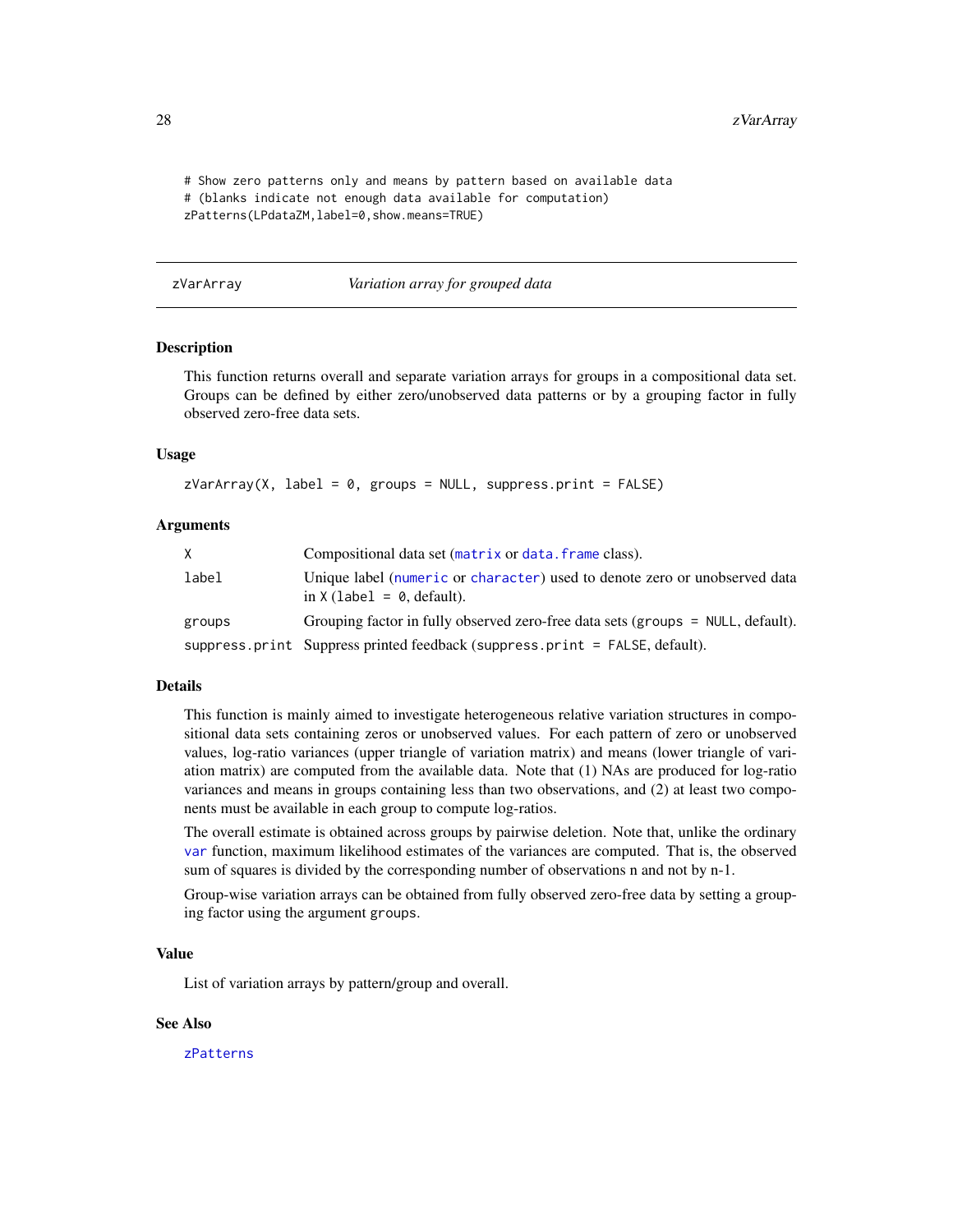#### <span id="page-28-0"></span>zVarArrayError 29

#### Examples

```
data(Water)
zPatterns(Water, label = 0)zVarArray(Water)
# From a completed data set
data(mdl) # matrix of limits of detection for Water
Water_multKM <- multKM(Water,label=0,dl=mdl) # nondetects imputation
# Results split by two ficticious groups A and B
zVarArray(Water_multKM,groups=rep(c("A","B"),each=50))
```
<span id="page-28-1"></span>zVarArrayError *Variation array relative error*

#### Description

This function computes squared relative errors of variation arrays per group with respect to the overall variation array based on observed data in a compositional data set. Groups can be defined by either zero/unobserved data patterns or by a grouping factor in fully observed zero-free data sets.

#### Usage

```
zVarArrayError(X, label = 0, groups = NULL, breakdown = FALSE,suppress.print = FALSE)
```
#### Arguments

| X.        | Compositional data set (matrix or data. frame class).                                                      |
|-----------|------------------------------------------------------------------------------------------------------------|
| label     | Unique label (numeric or character) used to denote zero or unobserved data<br>in $X$ (label = 0, default). |
| groups    | Grouping factor in fully observed zero-free data sets (groups = NULL, default).                            |
| breakdown | Logical value. Show results broken down by group (breakdown = $FALSE$ ,<br>default).                       |
|           | suppress.print Suppress printed feedback (suppress.print = FALSE, default).                                |

#### Details

Squared relative errors (SRE) are calculated by confronting variation arrays (log-ratio variances and means) obtained per group and the overall variation array based on observed data. Raw SREs are computed for each available pair-wise log-ratio. The weighted version uses the corresponding group sizes to weight raw SREs. Total SRE is obtained as the sum of weighted SREs for each log-ratio. Further details by group are provided by setting breakdown = TRUE.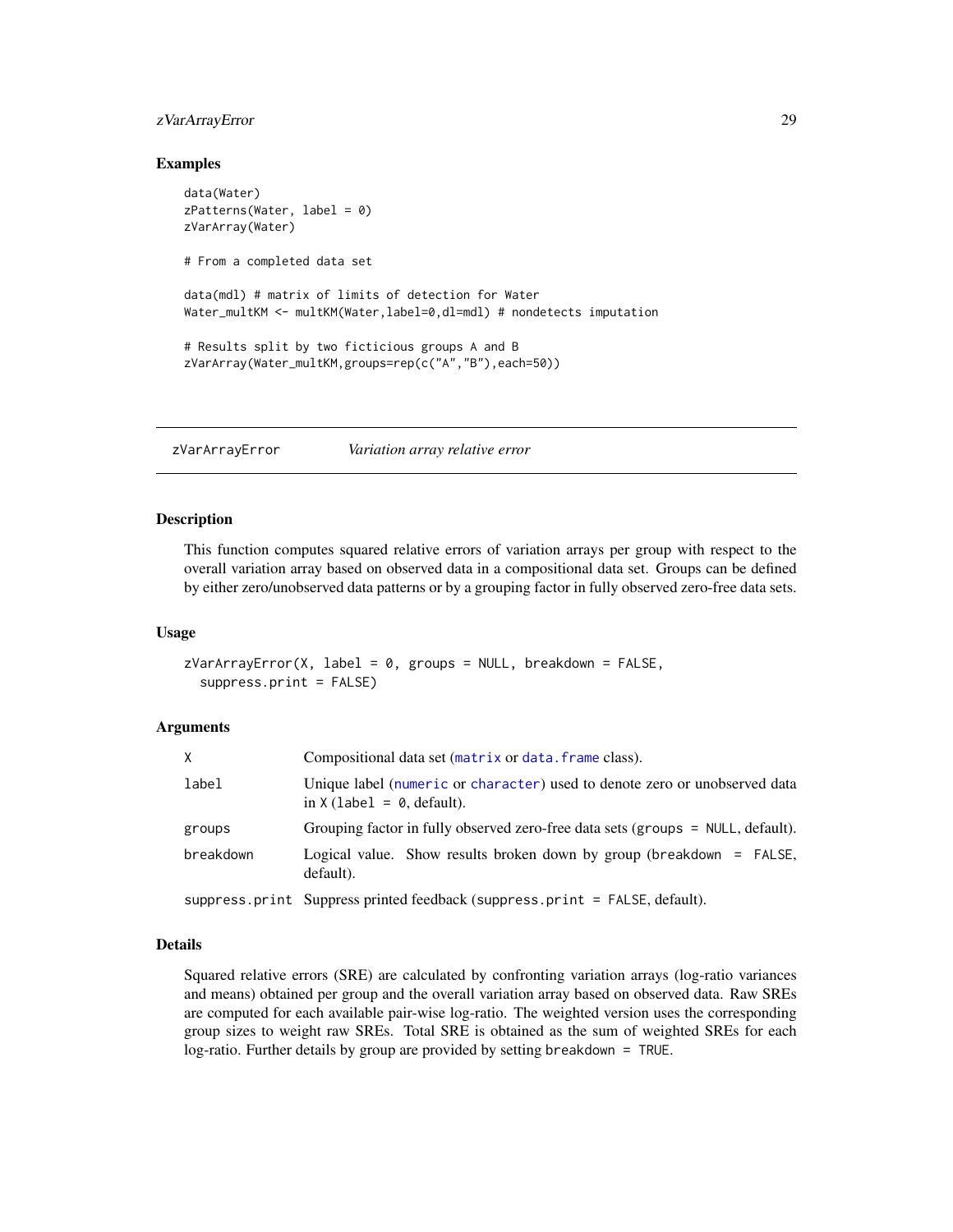#### Value

1. SRE for each log-ratio variance and mean. 2. Weighted SRE for each log-ratio variance and mean. 3. Total SRE across log-ratio variances and means. 4. Percentage contribution of each log-ratio to SRE in log-ratio variances and means. If breakdown = TRUE: 4. SREs per group. 5. Weighted SREs per group. 6. Percentage contribution of each group to total SRE.

#### See Also

[zPatterns](#page-25-1), [zVarArray](#page-27-1)

#### Examples

```
data(Water)
zPatterns(Water, label = 0)zVarArrayError(Water)
zVarArrayError(Water, breakdown = TRUE)
# From a completed data set
data(mdl) # matrix of limits of detection for Water
Water_multKM <- multKM(Water,label=0,dl=mdl) # nondetects imputation
# Results split by two ficticious groups A and B
zVarArrayError(Water_multKM,groups=rep(c("A","B"),each=50))
```
<span id="page-29-1"></span>zVarArrayTest *Variation array homogeneity test*

#### Description

This function performs a permutation test of the homogeneity of group-wise and overall variation arrays from all pair-wise log-ratios in a compositional data set. Groups can be defined by either zero/unobserved data patterns or by a grouping factor in fully observed zero-free data sets.

#### Usage

```
zVarArrayTest(X, label = 0, groups = NULL, b = 1000)
```
#### Arguments

|        | Compositional data set (matrix or data, frame class).                                                      |
|--------|------------------------------------------------------------------------------------------------------------|
| label  | Unique label (numeric or character) used to denote zero or unobserved data<br>in $X$ (label = 0, default). |
| groups | Grouping factor in fully observed zero-free data sets (groups = NULL, default).                            |
| b.     | Number of bootstrap resamples used ( $b = 1000$ , default).                                                |

<span id="page-29-0"></span>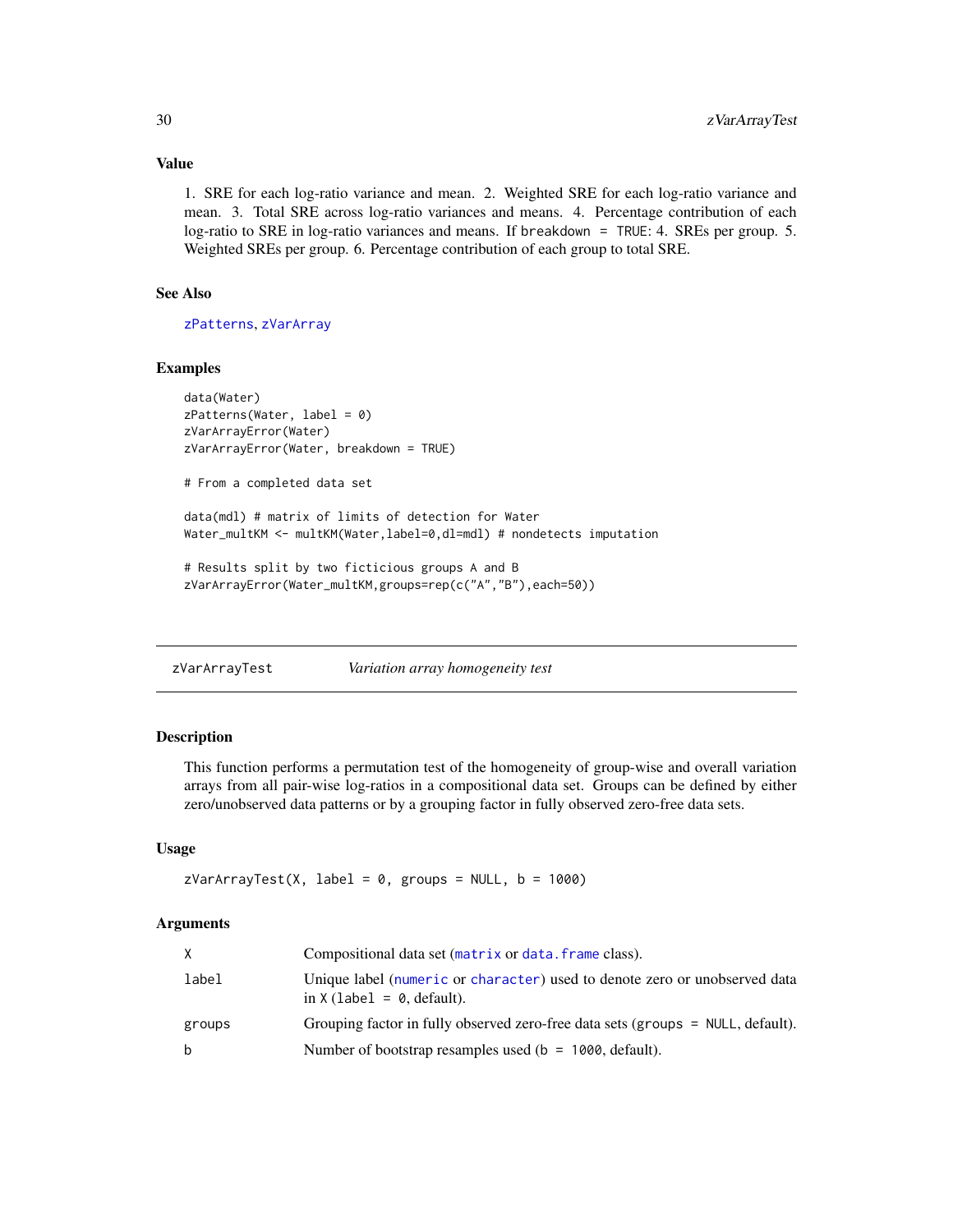#### <span id="page-30-0"></span>zVarArrayTest 31

### Details

The permutation test of homogeneity is based on total weighted squared relative errors (SRE) reflecting on divergence between group-wise variation arrays and overall (see [zVarArrayError](#page-28-1) and [zVarArray](#page-27-1) for more details). Note that for groups including less than two observations SRE is set to NA.

#### Value

Test p-values for log-ratio variances and means.

#### See Also

[zPatterns](#page-25-1), [zVarArray](#page-27-1), [zVarArrayError](#page-28-1)

#### Examples

```
data(Water)
zPatterns(Water, label = 0)
zVarArrayTest(Water)
```